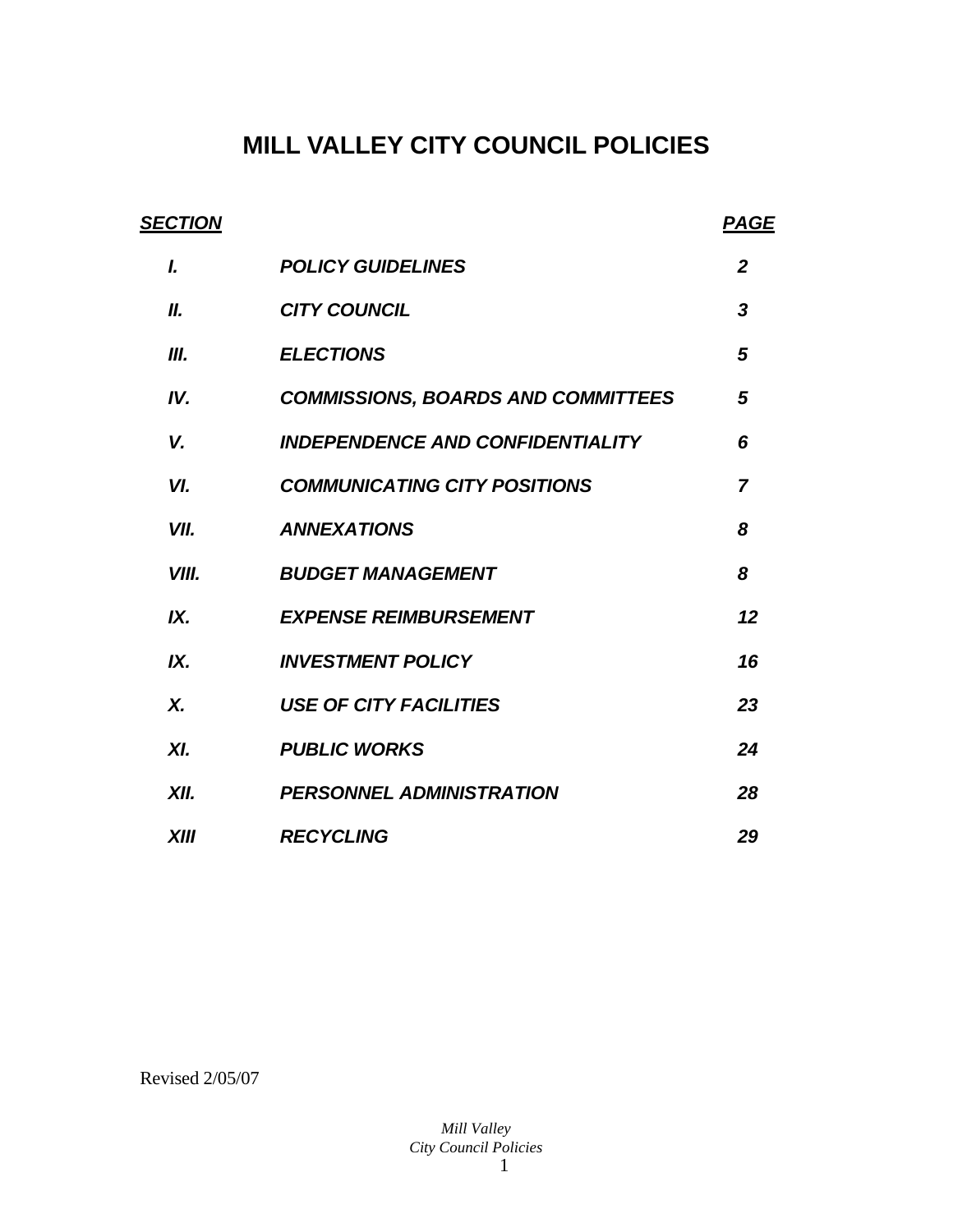# *I. POLICY GUIDELINES*

# **A. Purpose of Policies**

In the interest of consistency, the Mill Valley City Council has adopted certain policies on matters which arise frequently before the City Council. These policies:

- Are for guidance to the City staff and direction to the public only, unless otherwise indicated.
- Do not repeat federal, state or county laws.
- Exclude matters which are already included or better expressed in an Ordinance or resolution.

# **B. Policy Formation**

Whenever an issue arises which requires a policy statement, and the City Council has not formulated a policy dealing with that issue, no Commission, Board, Committee member or Management employee shall make statements about that issue without referring them to the City Council first. If the matter is urgent, the Mayor or Vice Mayor shall make a policy decision.

# **C. Consistency of Policy**

When the City Council has established a policy dealing with an issue, no statements contrary to that policy shall be made by any of the above individuals or groups. This is not intended to preclude public debate or dissent among the individuals or members of these groups, so long as such dissent is expressed as an individual, NOT as a member of the above groups.

# **D. Availability of Policies**

The policies should be codified by subject matter and be made easily available to the Council, appropriate Board and Commission members, Management employees and the public at City Hall.

# **E. Update Procedure**

Following the reorganization of the City Council annually, the Vice-Mayor shall review existing policies and suggest any changes for approval by the Council.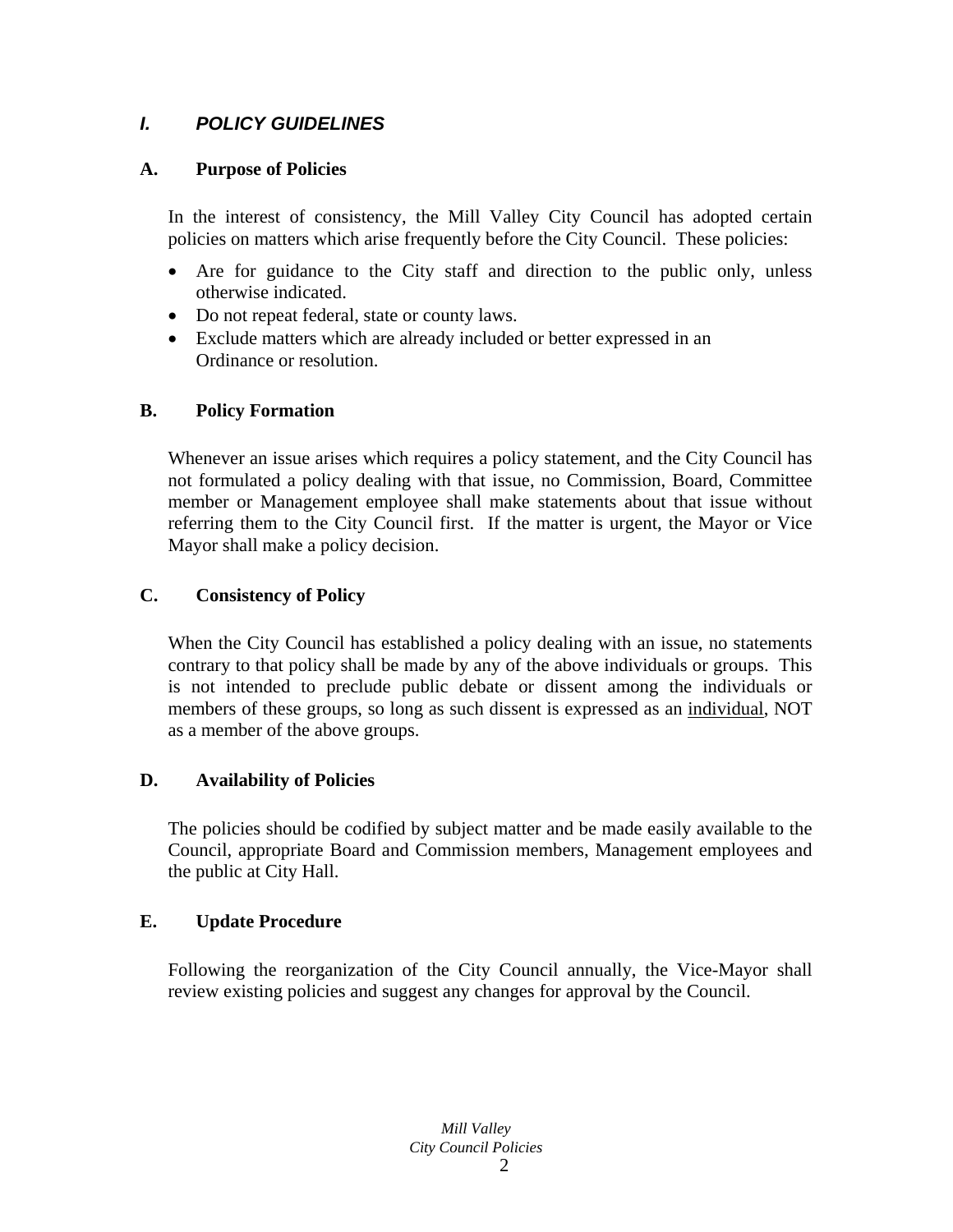# *II. CITY COUNCIL*

### **A. Rotation of Terms of Council Office**

Ideally, the position of Mayor and Vice Mayor shall be rotated each year. Officeholders will be elected by the City Council at the first meeting in December. (11/15/04)

### **B. Rules of Order**

City Council meetings will be subject to Robert's Rules of Order. However, the meetings may be conducted less formally as long as seventy-five percent of the Council members present agree. The "short form" rules of order are summarized in Exhibit A.

### **C. Agenda**

The deadline for submitting items to the City Manager for inclusion on the Council agenda will be Monday a week before a regular Council meeting. Any City Councilmember may request that an item be added to the agenda. Agendas will be faxed or e-mailed to the Independent Journal and Mill Valley Herald and will be posted in the bulletin boards in front and rear of City Hall by 5 p.m. each Thursday preceding regular City Council meetings. Copies will be available at the Library and will be posted on the City website.

Government Code Section 54954.2 provides that the Council may not take action on items not appearing on the posted agenda except under the following conditions:

- 1. Upon a determination by majority vote of the Council that an emergency situation exists. An emergency situation is defined as meaning any of the following:
	- a. Work stoppage or other activity which severely impairs public health, safety or both, as determined by a majority vote of the members of the Council.
	- b. Crippling disaster which severely impairs public health, safety or both, as determined by a majority of the members of the Council.
- 2. Upon a determination by two-thirds of the Council (or by unanimous vote if less than two-thirds of the members are present) that there is a need to take immediate action and that the need for action came to the attention of the City Council subsequent to the agenda being posted.
- 3. That the item was posted for a prior Council meeting occurring not more than five days prior to the date action is taken on the item and, at the prior meeting, the item was continued to the meeting at which action is being taken.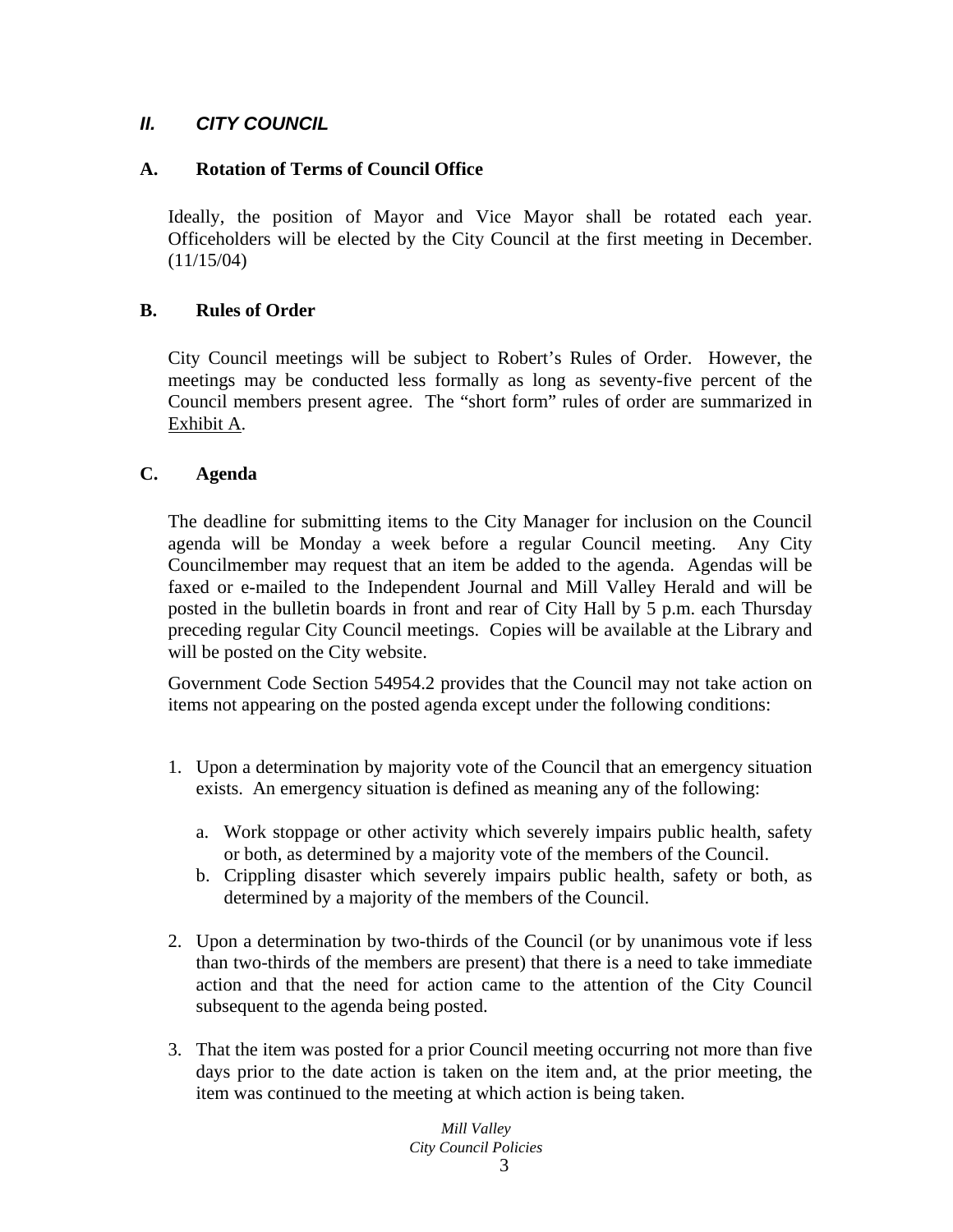Items for Council action which are routine and do not require public input will be placed on the consent calendar. Citizens wishing to speak on consent items may so indicate prior to approval of agenda order by the Council.

The Chair may inquire about citizens who are present regarding a given agenda item. The Council may alter the printed agenda order accordingly.

The City Council shall adjourn its meetings at twelve o'clock midnight and continue the current agenda item to the next meeting unless a majority of the Council votes to continue beyond that hour. The Council will not begin new public hearings on the agenda after 11:00 p.m. unless a majority of the Council votes to do so. If public hearings, which have not commenced, remain on the agenda at 11:00, the Council should decide at a convenient point in the meeting whether the agenda item will be heard or not so the public can decide whether to remain.

### **D. Proclamations**

For nationally recognized charitable and educational observances, the Mayor is authorized to issue proclamations of a non-commercial nature.

For local groups and individuals, the Mayor will consider individually the merits of each proclamation. (11/15/04)

#### **E. Council Retreats**

Ideally, the City Council shall hold an annual retreat. In addition, the Council shall hold periodic joint retreats with various Board, Commission and Committee members as appropriate to facilitate effective communication and coordination. All such retreats shall be open to the public.

#### **F. Position on State or National Issues**

The City Council will not take a position for or against issues which are State or National in scope, unless the particular issue directly relates to the City's ability to govern and/or to provide services to its residents.

#### **G. Videotaping Public Meetings**

The following basic guidelines must be followed by any individual or group wishing to tape public meetings in City Hall or other public buildings:

1. The location of taping equipment (cameras, lighting, etc.) shall be approved in advance by the City Manager so as not to cause any access problems, disturbance or inconvenience to the meeting and/or public.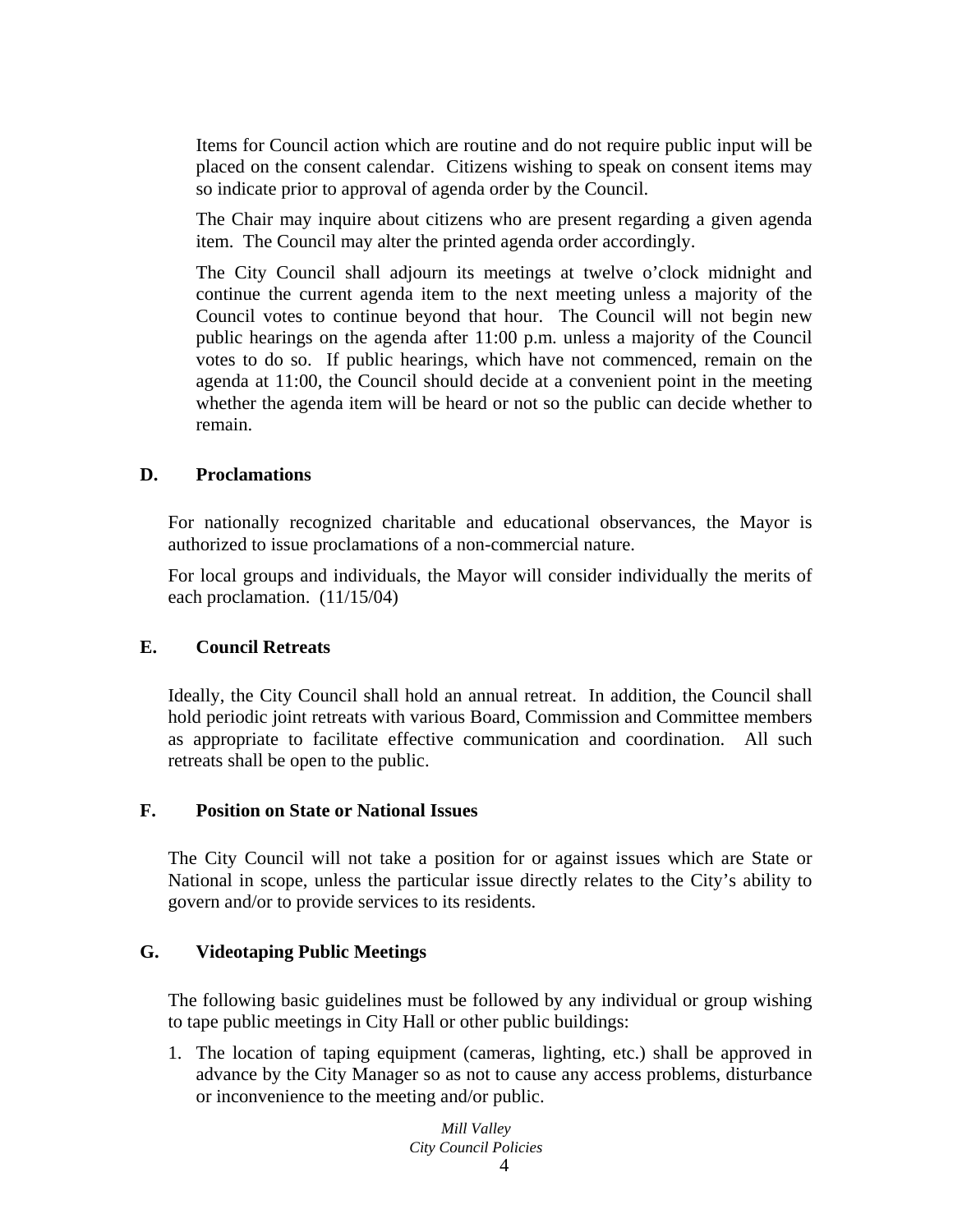- 2. Set up shall be completed at least 15 minutes prior to start of any meeting or workshop that is the subject of a taping. Equipment take down shall not take place until after the meeting or workshop unless prior permission has been granted by the City Manager. This guideline is intended to avoid disruptions that might delay the start of a meeting or disturb a meeting that is in progress.
- 3. The City may at any time require any individual or group to provide its own source of electrical power to operate its equipment. This guideline is intended to deal with multiple requests or situations where the electrical capability of public facilities is inadequate to accommodate demand. (7/20/92)

#### Ш. **ELECTIONS**

The City of Mill Valley shall sponsor a "Candidates' Night" (Debate) prior to each City Council election. The event shall be held in the Mill Valley City Council Chambers or the Mill Valley Community Center. The location, date, time and format shall be determined by the Mill Valley City Clerk. (7/16/90; 11/15/04)

#### $IV.$ **COMMISSIONS, BOARDS AND COMMITTEES**

#### $\mathbf{A}$ . **Rules of Order**

Meetings will be subject to Robert's Rules of Order. However, the meetings may be conducted less formally as long as seventy-five percent of the members present agree. The "short form" rules of order are summarized in Exhibit A.

#### **B. Voting**

All members of Boards, Commissions, and Committees, including chairpersons, are urged to vote on all matters except where precluded by conflict of interest.

#### $\mathbf{C}$ . **Ad Hoc Committees**

Ad Hoc Committees may be appointed by the City Council from time to time for specific assignments. Such Committees will be established by resolution which shall describe their mission, scope of work, composition, operating guidelines, reporting requirements, budget allocations, performance assessment, etc. All such Committees shall have a specific sunset date, which date shall only be extended by a vote of the City Council.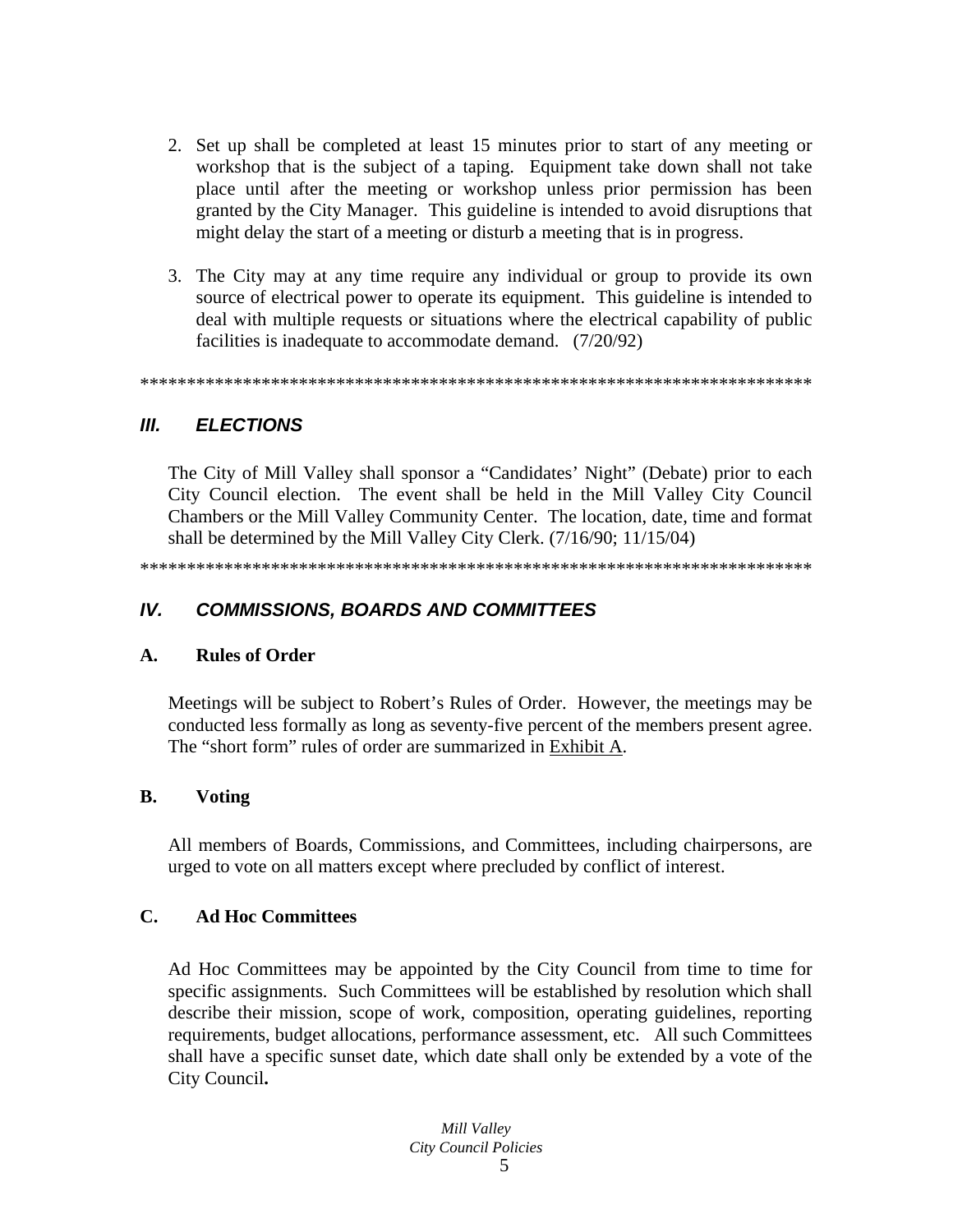# *V. INDEPENDENCE AND CONFIDENTIALITY*

### **A. Conflict of Interest**

In addition to applicable state law, the following activities are considered a conflict of interest:

- for a member of the City Council to offer his/her services to the City for a consideration.
- for a member of the City Council to personally represent a client before the City Council, or any Board or Commission.
- for a member of any Board or Commission to personally represent a client before the Board or Commission on which the member sits.
- for any City employee, consultant, or professional advisor to evaluate or approve work for the City prepared by that individual or his/her associates.
- for any firm which has a partner or principal serving on a City Board or Commission to be considered for City contract work.

Where a conflict of interest exists, either legally or morally in the opinion of the individual concerned, the Council, Board or Commission member shall so declare when the item is first raised and at that time shall disclose his/her disqualifying interest. Said member shall subsequently refrain from voting upon, entering any discussion pertaining to, or using his/her official position to influence a City decision on the matter. Such member is discouraged from speaking at the public hearing for or against the issue because of possible negative public perceptions, but instead should use written or other avenues of communication, refraining again from using his/her official position to influence a City decision on the matter. As required by State law, such person shall also not be in attendance in the hearing chambers during the hearing on any such matter.

# **B. Pre-Hearing Communications with Applicants and Members of the Public**

On quasi-judicial matters that will be heard by the City Council, the Council will not meet with project applicants or interested members of the public to receive information about the matter after the public hearing on the matter has been noticed for a City Council public hearing. Quasi-judicial matters include design review on development projects, conditional use permits, variances and other applications where the Council is required to apply the criteria of a City ordinance to the facts of a specific case. This guideline does not apply to legislative or policy matters such as General Plan amendments and zone changes. (2/07)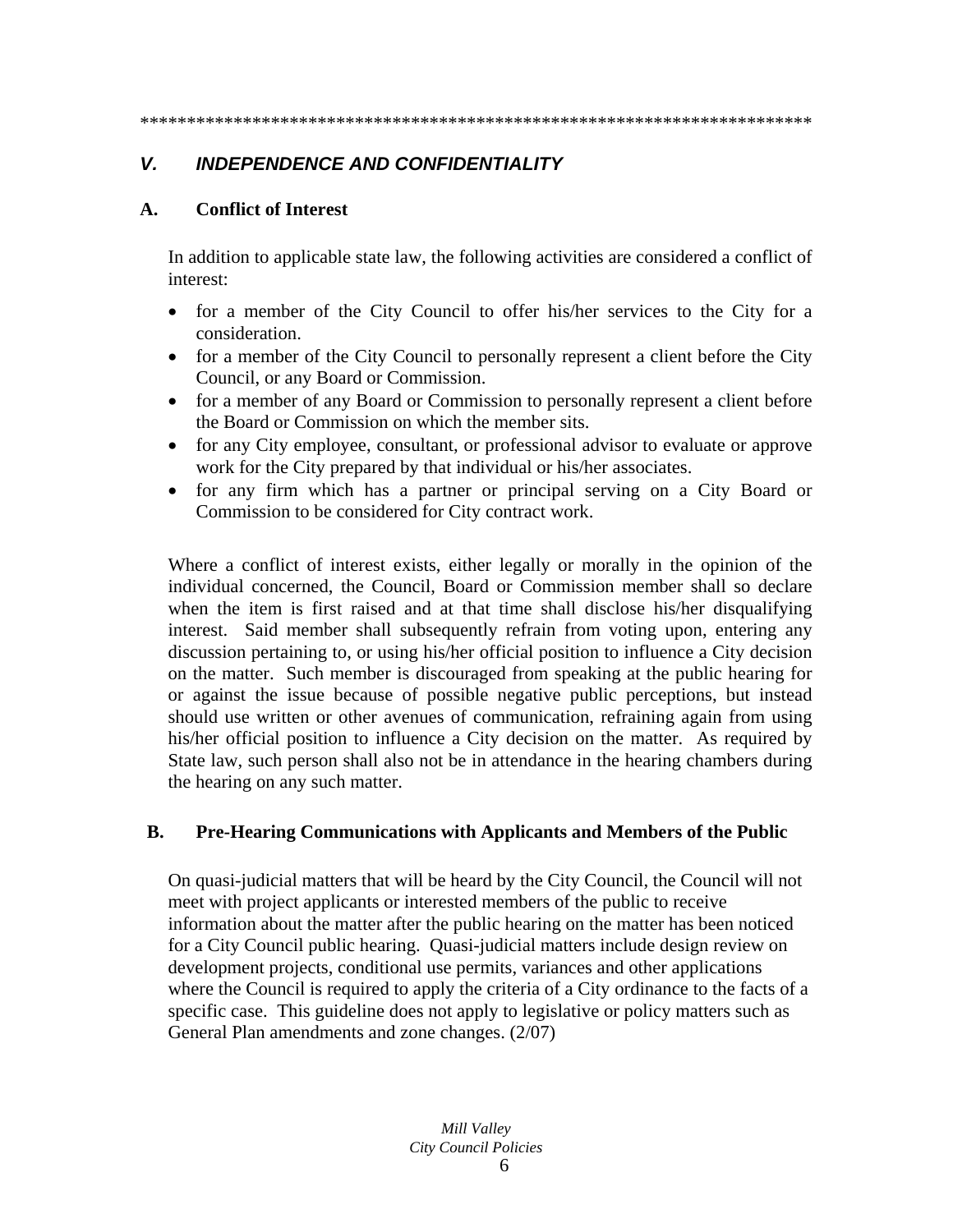# **C. Election Statements**

City employees (with the exception of elected officials) shall not publicly endorse or promote local or statewide political candidates or issues, using their official City title for this purpose. It is not the intent of this policy to preclude City employees from taking a private, unofficial position on an election issue or for a candidate. This policy shall not apply to those statewide issues where the City Council, by a majority vote, has taken a position on behalf of the City.

# **D. Discourse During Litigation or Labor Negotiations**

Inquiries received from claimants or employees regarding a matter of litigation or labor negotiations shall be referred to the City Manager.

# **E. Donations for City Projects/Services**

The City of Mill Valley is pleased to accept financial or other donations which are intended to enhance the City's ability to fund or provide City Council approved municipal projects and services. City staff shall decline and immediately return donations from any individual, business or organization that has an active, pending or reasonably anticipated future application before the City for any development, contract or other discretionary entitlement which requires City approval. In the event there is a question regarding interpretation or implementation of this policy it shall be brought before the City Council for resolution. (1/21/98)

\*\*\*\*\*\*\*\*\*\*\*\*\*\*\*\*\*\*\*\*\*\*\*\*\*\*\*\*\*\*\*\*\*\*\*\*\*\*\*\*\*\*\*\*\*\*\*\*\*\*\*\*\*\*\*\*\*\*\*\*\*\*\*\*\*\*\*\*\*\*\*\*

# *VI. COMMUNICATING CITY POSITIONS*

# **A. County Lands**

- 1. All matters and issues pending before County of Marin concerning lands lying within the City's adopted sphere of influence shall be reviewed by city staff for comment. If deemed appropriate by the City Manager or Director of Planning  $\&$ Building, these matters shall be referred to the Planning Commission and/or City Council as if the proposal were located within the City limits of the City of Mill Valley.
- 2. Any other matters or issues involving a proposal or development lying outside of the City's adopted sphere of influence of such scope, nature or size as to warrant review by the City shall be referred to the City Council and/or other appropriate City Boards or Commissions or staff.
- 3. The Planning Commission and the City Council may decline to adopt a position on any matter pending before the County.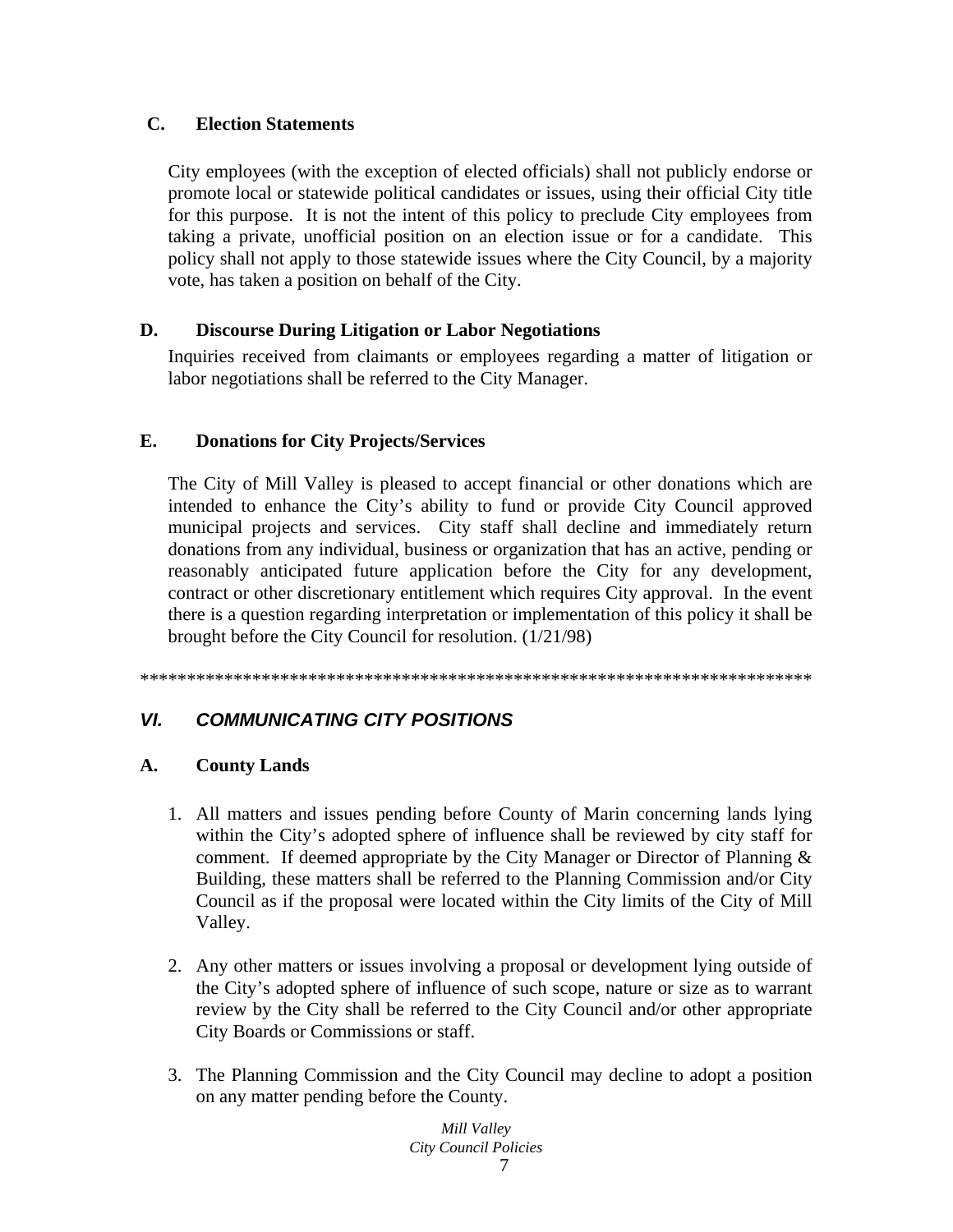#### $\mathbf{R}$ . **Pending Legislation and Litigation**

The City Manager is authorized to use his/her best judgment in contacting elected representatives by letter, telephone, telegram or by personal visitation on subject matter where the City Manager has a good understanding of the City Council's position. Such representation shall be made on behalf of the City Council with written correspondence prepared for the Mayor's signature whenever practical. The City Manager shall seek advice from the City Attorney and other staff members as needed to develop legislative positions and responses. In the event urgent action is required and the City Manager does not fully understand the City Council's position, he/she shall seek the Mayor's and Vice Mayor's opinion and act accordingly. Where time is not of the essence, every effort will be made to obtain an expression from the entire City Council at a regularly scheduled meeting.

A similar procedure shall be followed where the City is requested to join as *amicus* in pending litigation of County or Statewide interest.

#### $\mathbf{C}$ . **Special District Referrals**

In an effort to promote harmony and understanding between the City of Mill Valley and its neighbors in contiguous unincorporated areas, neighboring special districts shall be notified of any and all City Council agenda items of direct concern or interest to them with the express intent that they will be aware and may participate in issues of mutual importance.

#### VII. **ANNEXATIONS**

The City Council will only approve annexations consistent with the policies contained in the Sphere of Influence Section of the General Plan.

#### VIII. **BUDGET MANAGEMENT**

#### $\mathbf{A}$ . **Presentation of Budget**

The City Manager shall prepare and present to the City Council, not later than May 1 of each even numbered year, a proposed budget for the ensuing two fiscal years commencing on July 1st. The proposed budget shall include all funds and shall

> Mill Valley City Council Policies 8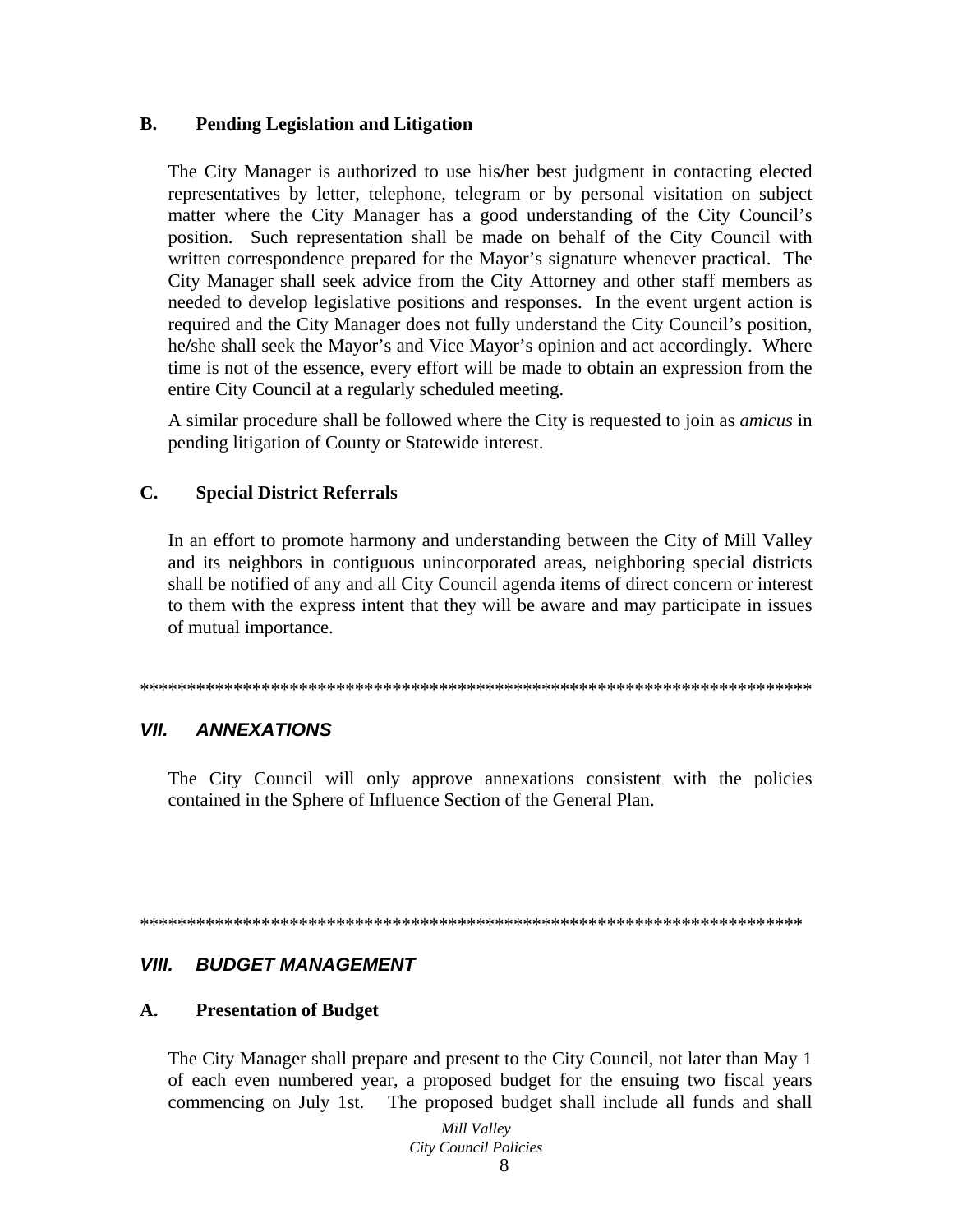detail anticipated beginning balances, estimated revenues, recommended expenditures and anticipated ending balances.

Shortly before the end of the first year of the two-year budget, the City Manager shall prepare and present to the City Council a budget status report.

# **B. Financial Transactions between July 1 and Date of Adoption of Budget**

Except for extenuating circumstances, the budget shall be adopted before July 1. If the adoption of the budget is delayed after July 1, payment for necessary municipal services may be made as follows until the budget is adopted:

- Employee Services Payments may be made based upon the most recently approved list of positions and salary plans.
- Supplies, Services and Equipment Payments may be made based upon the figures contained in the City Manager's recommended budget.

# **C. Budget Control**

The Director of Finance shall exercise financial control of the approved budget by refusing to pay any obligations without prior City Council approval, the payment of which will exceed the following:

- The total for employee services for the applicable budgetary activity.
- The total for supplies, services and equipment for the applicable budgetary activity.

# **D. Transfers**

- 1. The City Manager may authorize transfers between activities in any department within a fund.
- 2. The City Council shall approve all other transfers.

# **E. Additional Appropriations**

All requests for transfers which would result in a net increase in the appropriation from a fund require specific approval by the City Council.

# **F. Equipment and Project Expenditures**

- 1. The City Council shall approve all equipment expenditures over \$25,000 except those replacement items originally approved by the City Council and included in the equipment replacement reserve.
- 2. The City Council shall approve all new projects and increases to any approved projects over \$25,000.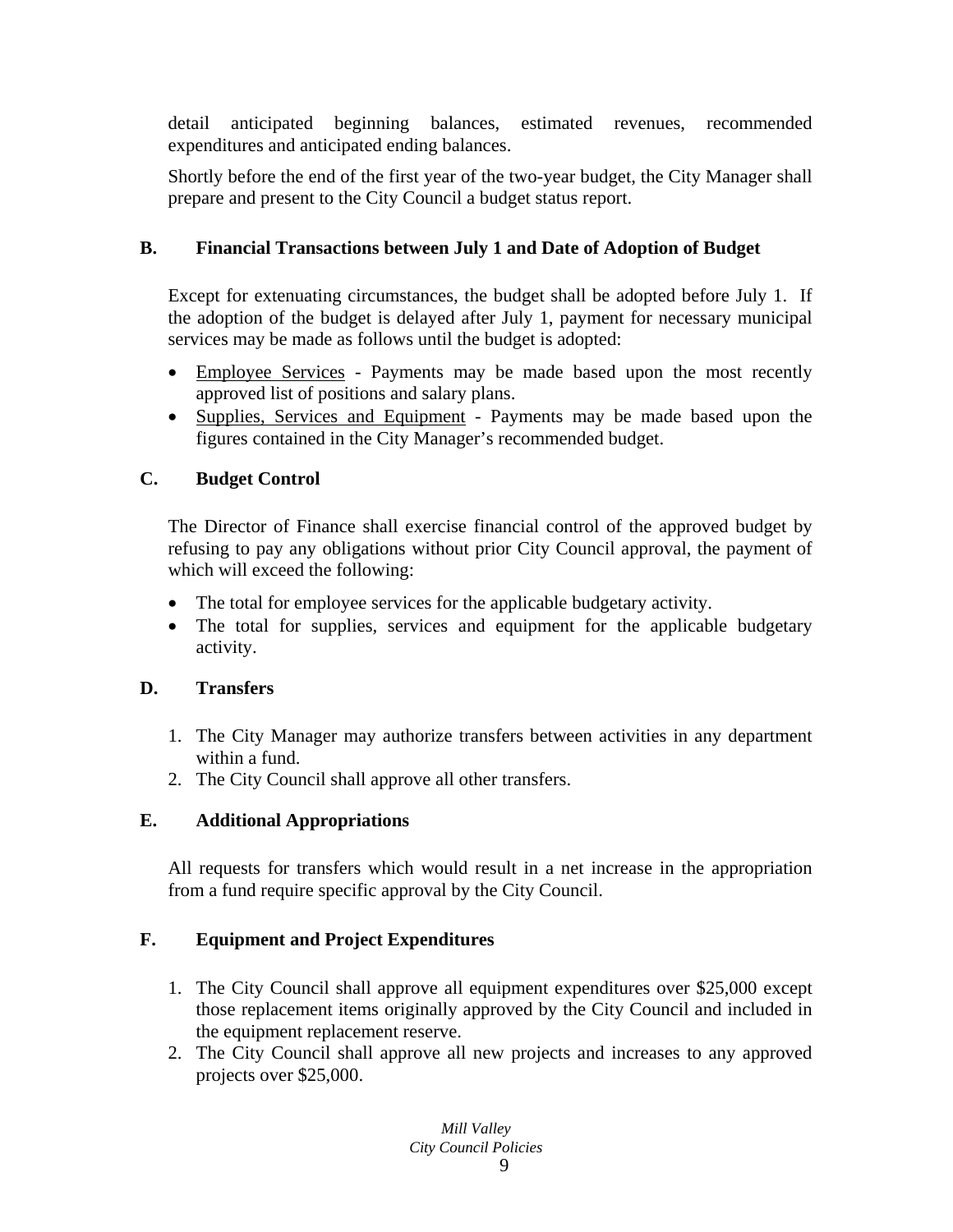3. The City Manager shall approve all other equipment and project expenditures or increases.

# **G. Use of Carryover Reserve**

Budget funds not expended or encumbered during the budget year will be appropriated to a carryover reserve. With approval from the City Manager, departments may use their carryover funds for program elements previously approved by the Council, but not completed in the budget year. Thereafter, all remaining carryover reserves unexpended at the end of 12 months shall be transferred to the Capital Improvement Reserve.

# **H. Funding Level of the Contingency Reserve**

As a policy goal, the general contingency reserve for the City of Mill Valley shall be maintained at 15% of the prior year's operating budget. This contingency reserve shall serve as a backup for unexpected opportunities, economic downturns and disasters. At the close of each fiscal year, surplus revenues (revenues in excess of estimated revenues) as available, shall be used to meet the aforementioned funding level.

# **I. Funding Level of Self Insurance Fund**

The City shall attempt to maintain the equivalent of twice its self-insurance retention (SIR) in this fund. To meet this goal, surplus revenues (revenues in excess of estimated revenues) may, as available, be used after meeting the funding level of the Contingency Reserve.

# **J. City Requests for Outside Funding**

No City department, Commission, Committee or Board should request funding from an outside organization without prior submittal of the request for review and approval by the City Council.

# **K. Non-City Requests for City Funding**

All requests for City funding shall follow the formal budget review process during the spring of each year.

# **L. Recreation Program Fund**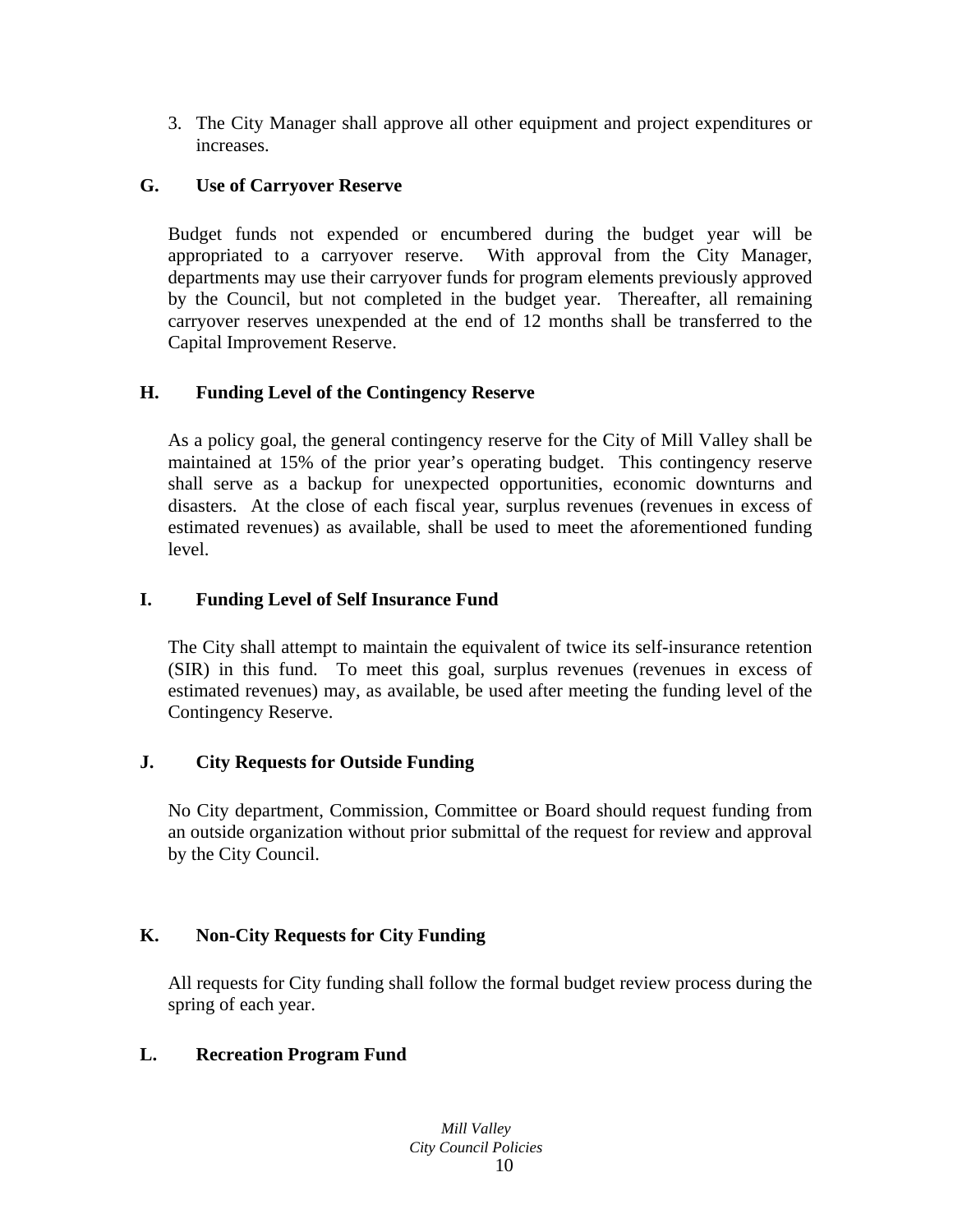In the aggregate, City recreation programs shall be self-supporting, with the exception of the summer playground program. Program fees shall cover the cost of maintenance, equipment and program instruction.

# **M. Community Center Funds**

The Community Center shall be self-supporting in the aggregate. Program fees shall cover the cost of maintenance, equipment and program instruction.

# **N. Special Reserve - Seized Drug Monies**

A special reserve account for monies seized from illegal drug activities shall be established for expenditures relating to drug enforcement activities. These activities include "buy" or front money for undercover purchase operations, specialized equipment and supplies, drug education programs, **(**and, if sufficient funds exist, to pay for the City's share of the funding for the Major Crimes Task Force**)**. Any request for expenditures up to \$5,000 requires City Manager approval; all requests above \$5,000 require City Council approval. (9/21/99; 11/15/04)

# **O. SMEMPS Advance Rate Increase Notification**

The 1983 Amendment to the Southern Marin Emergency Medical Paramedic System Plan of Operation permits the Paramedic Board of Directors to adjust the fee schedule by majority vote of the SMEMPS Board without returning to each jurisdiction for approval. The Director of Public Safety shall report to the Council in advance whenever the Board is considering an increase in rates.

# **P. Open Space Fund**

This fund is established for the purpose of pursuing the acquisition of property identified in the City's General Plan which is desired for permanent open space. It is the expressed desire of the City Council that these funds be leveraged to the fullest extent possible against other funding sources (i.e., Marin County Open Space District and community/neighborhood private fundraising efforts). Private donations and fundraising efforts for open space acquisition shall be credited to this fund.

# **Q. Library Foundation Fund**

This fund is established for the investment and management by the City of funds donated to the Mill Valley Public Library Foundation. Interest earned by this fund shall be credited to same. The City's Finance Director shall provide periodic financial reports which include the fund balance, interest earned and average rate of interest for the reporting period to the City Librarian for appropriate distribution.

*Mill Valley City Council Policies*  11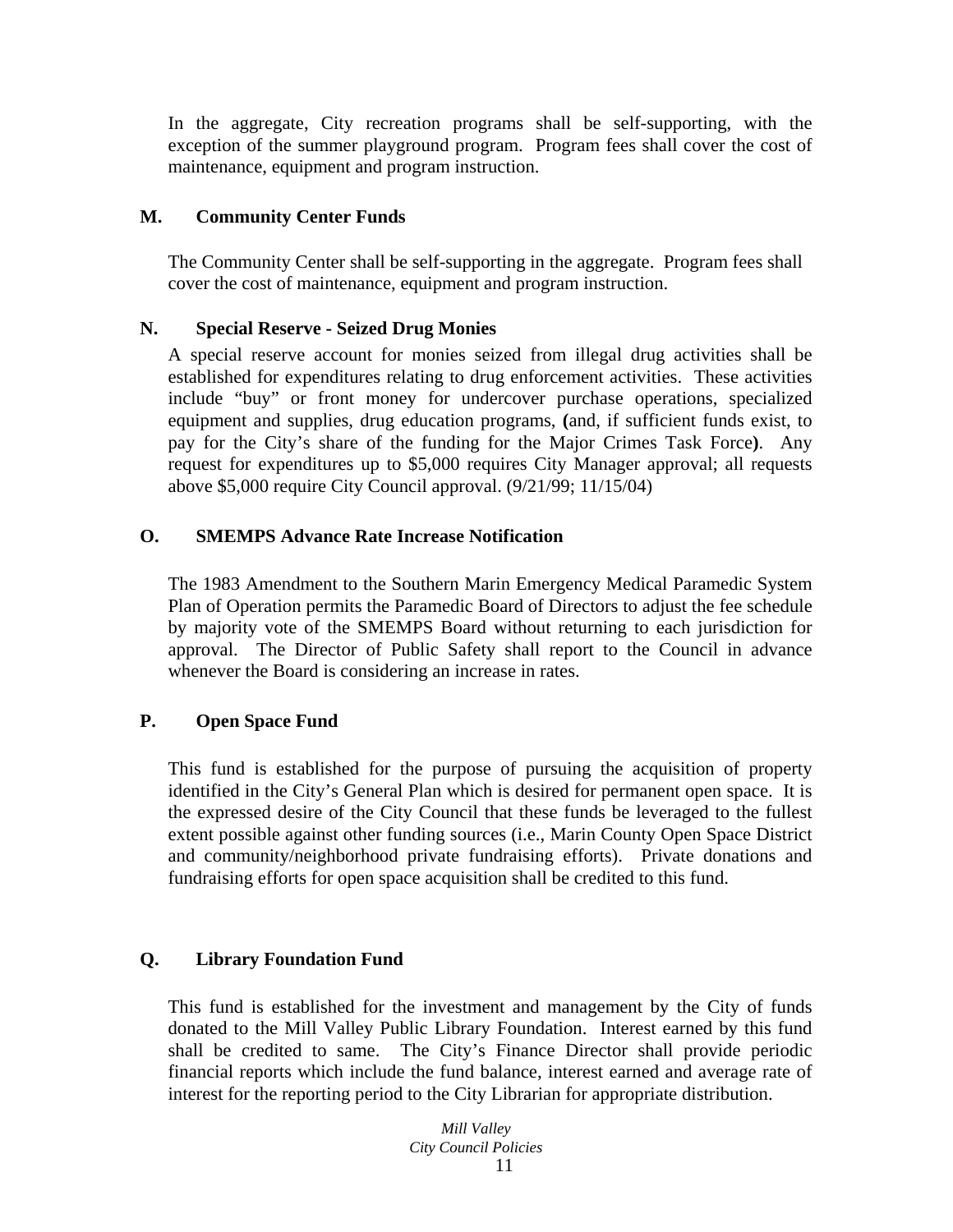#### $\mathbf{R}$ . **Specific Project Funds**

From time-to-time the City is asked to act as agent for the collection and disbursement of private donations designated for specific improvement projects (library, parks, arts, facilities, etc.). In such capacity, the City shall disburse such funds to meet the financial obligations of the City for any such project and shall not commit further City funds without the approval of the City Council. (11/15/04)

#### $IX.$ **EXPENSE REIMBURSEMENT**

#### $\mathbf{A}$ . **Authorized Expenses**

City funds, equipment, supplies (including letterhead), titles, and staff time must only be used for authorized business of the City of Mill Valley. Expenses incurred by public officials in connection with the following types of activities generally constitute authorized expenses, and may be reimbursed by the City as long as the other requirements of this policy and any implementing procedures are met:

1. Serving the needs of the residents, businesses and visitors of the City;

2. Communicating with constituents in compliance with applicable laws;

3. Communicating with representatives of regional, state and national government on City policy positions;

4. Attending educational seminars designed to improve public officials' skills, knowledge, and information levels;

5. Participating in regional, state and national organizations whose activities benefit or affect the City's interests;

6. Attending City, community, regional and other civic events;

7. Gathering facts and information regarding City projects, issues and priorities; and

8. Implementing a City adopted or initiated strategy for attracting or retaining businesses.

The reimbursement of any expense in excess of \$50 (fifty dollars) for any purpose other than those listed above shall require prior approval by the City Council.

#### Mill Valley **City Council Policies** 12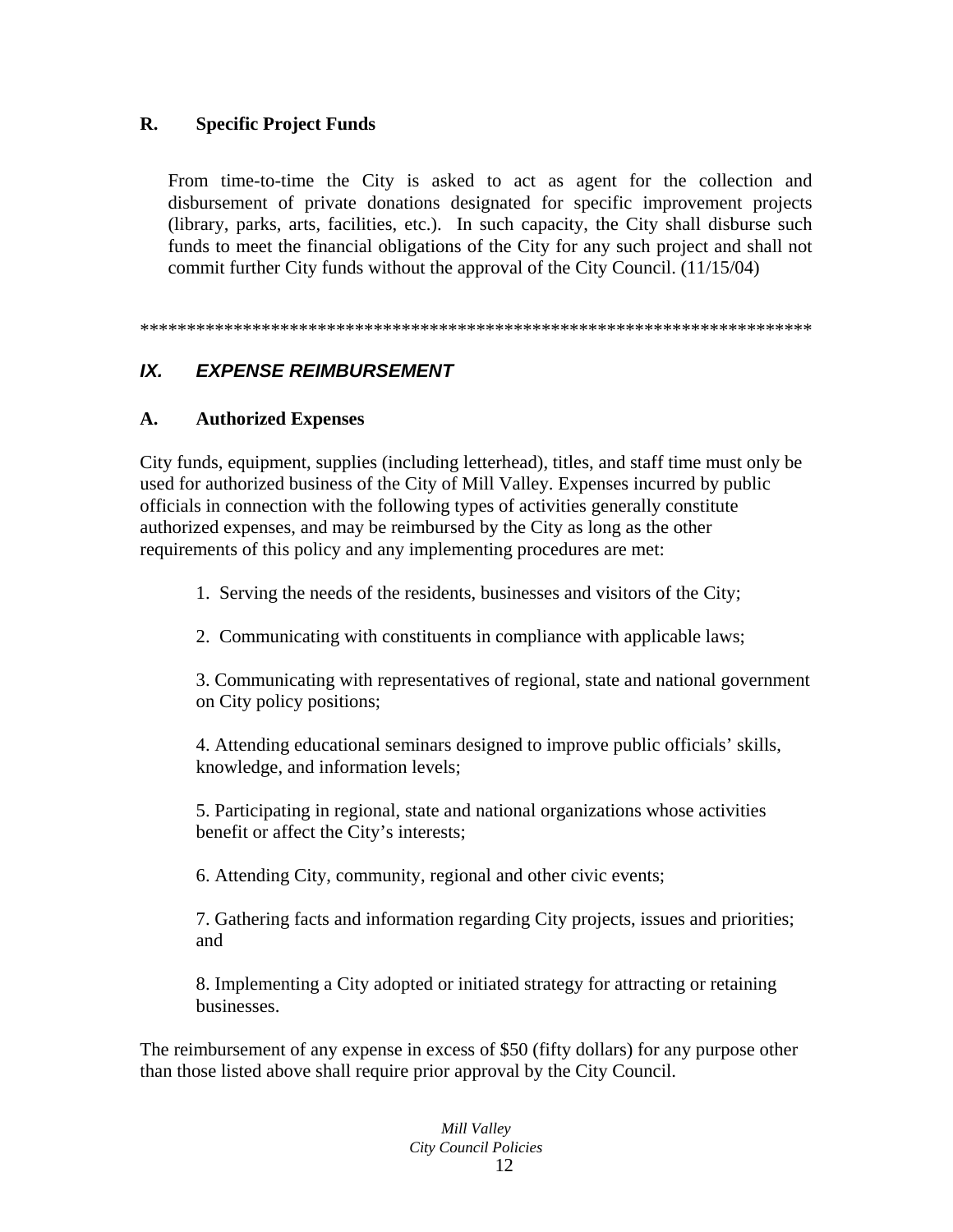The following expenditures also require prior City Council approval:

- 1. Payments for international travel; and
- 2. Expenses that exceed any annual limits established for each office holder.

Examples of personal expenses that the City will not reimburse include, but are not limited to:

1. The personal portion of any trip;

2. Political or charitable contributions;

3. Family expenses, including family member expenses when accompanying official on City-related business, as well as children or pet-related expenses; 4. Entertainment expenses, including but not limited to theater, movies (either inroom or at the theater), recreational events not related to City business (including gym or sporting event expenses), or cultural events not related to City business;

- 5. Non-mileage personal automobile expenses, including repairs, traffic citations, insurance or gasoline;
- 6. Personal losses incurred while on City business; and
- 7. Personal alcohol or bar expenses.

Any questions regarding the propriety of a particular type of expense should be resolved by the City Council before the expense is incurred.

# **B. Cost Control**

In the event that expenses are incurred which exceed these guidelines, the cost borne or reimbursed by the City will be limited to the costs that fall within the guidelines, unless such excess amounts have been approved in advance by the City Council. Nothing in this policy will be construed to limit reimbursement of expenses if needed in order to accommodate a disability.

# **C. Transportation**

The most economical mode and class of transportation reasonably consistent with scheduling needs, the public official's time constraints, and cargo space requirements must be used, using the most direct and time-efficient route. Charges for rental vehicles may be reimbursed under this provision if it is determined that a rental vehicle is more economical than other forms of transportation. In making such determination, the cost of the rental vehicle, parking and gasoline will be compared to the combined cost of such other forms of transportation. Government and group rates must be used when available. The City Council recognizes and acknowledges that some public officials are part-time volunteers, and that personal, employment and other commitments may impact the economy of available travel arrangements.

**1.** Airfare. Airfares that are equal or less than those available through the Enhanced Local Government Airfare Program offered through the League of California Cities (www.cacities.org/travel), the California State Association of Counties (http://www.csac.counties.org/default.asp?id=635) and the State of California shall be,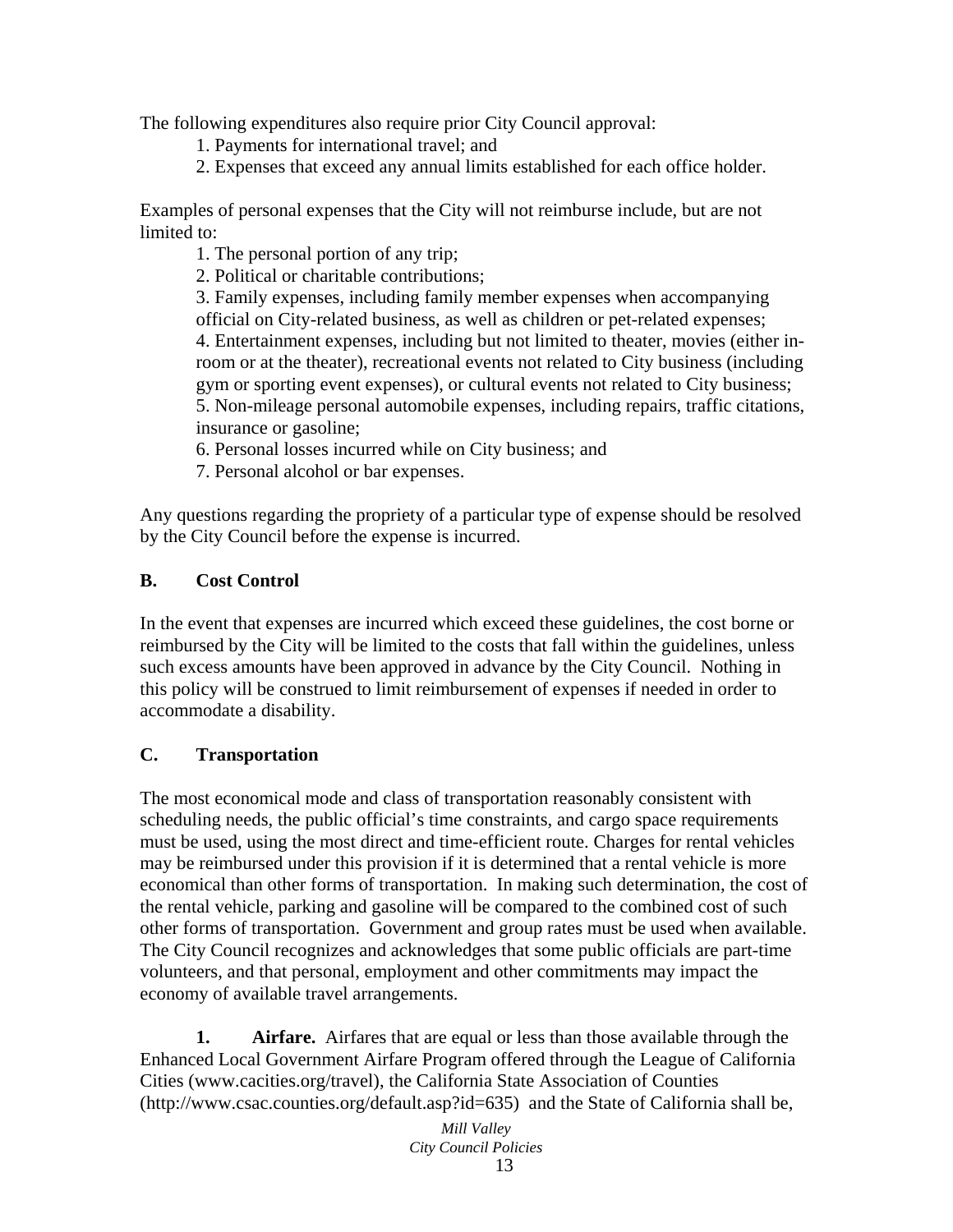in most normal circumstances, presumed to be the most economical and reasonable for purposes of reimbursement under this policy. The City Council recognizes and acknowledges that such airfares are not always practicable or available in certain limited circumstances, and finds that higher airfares may be appropriate in individual cases.

 **2. Automobile.** Automobile mileage is reimbursed at Internal Revenue Service rates presently in effect (*see* www.irs.gov). For 2007, the rate is 48.5 cents per mile. These rates are designed to compensate the driver for gasoline, insurance, maintenance, and other expenses associated with operating the vehicle. This amount does not include bridge and road tolls, which are also reimbursable. The Internal Revenue Service rates will not be paid for rental vehicles; only receipted fuel expenses will be reimbursed.

 **3. Car Rental.** Rental rates that are equal or less than those available through the State of California's website (http://www.catravelsmart.com/default.htm) shall be considered the most economical and reasonable for purposes of reimbursement under this policy.

 **4. Taxis/Shuttles.** Taxis or shuttle fares may be reimbursed, including a 15 percent gratuity per fare, when the cost of such fares is equal or less than the cost of car rentals, gasoline and parking combined, or when such transportation is necessary for time-efficiency.

# **D. Lodging**

Lodging expenses will be reimbursed or paid for when travel on official City business reasonably requires an overnight stay.

**1.** Conferences/Meetings. If such lodging is in connection with a conference, lodging expenses must not exceed the group rate published by the conference sponsor for the meeting in question if such rates are available at the time of booking. If the group rate is not available, the next section applies.

**2.** Other Lodging. Travelers must request government lodging rates, when available. A listing of hotels offering government rates in different areas is available at http://www.catravelsmart.com/lodguideframes.htm. Lodging rates that are equal or less to government rates are presumed to be reasonable and hence reimbursable for purposes of this policy. In the event that government rates are not available at a given time or in a given area, lodging rates that do not exceed the median retail price for lodging for that area listed on websites such as www.hotels.com, www.expedia.com or an equivalent service shall be considered reasonable and hence reimbursable if, given the circumstances of the travel, such comparable rates can be found. In unique circumstances, the City Manager may approve the reimbursement of reasonable lodging costs that exceed the two standards above, if necessary under the particular circumstances.

*Mill Valley City Council Policies*  14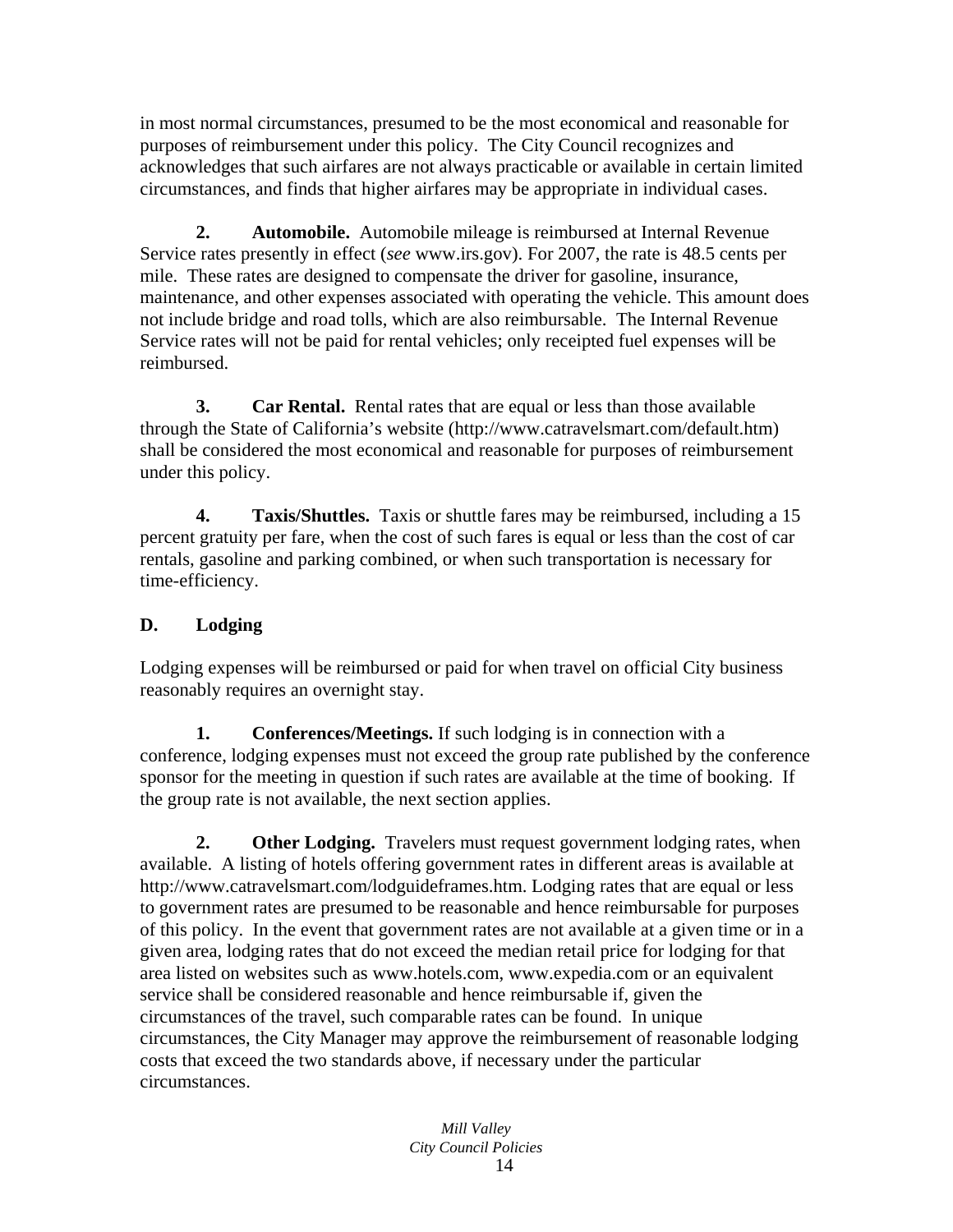# **E. Meals**

Public officials shall, when available, take meals that are provided as part of a seminar or conference registration fee. Reimbursable meal expenses and associated gratuities shall not exceed the following rates per person:

| <b>Breakfast</b> | \$15 |
|------------------|------|
| Lunch            | \$25 |
| Dinner           | \$40 |

Such amounts will be annually adjusted without further action by the City Council to reflect changes in the cost of living in accordance with statistics published by the United States Department of Labor, Bureau of Labor Statistics Consumer Price Index, all urban consumers for the San Francisco/Oakland/San Jose Metropolitan Area. (The annual adjustment will be based on this area whether travel is within the area or not.) The City will not reimburse personal alcohol or bar expenses.

# **F. Telephone/Fax**

Officials will be reimbursed for all actual telephone and fax expenses incurred on City business. Telephone bills should identify which calls were made on City business.

# **G. Airport and Other Parking Charges**

The City will reimburse parking costs based on actual costs or the equivalent of longterm parking rates used for travel exceeding 24-hours.

# **H. Other**

Baggage handling fees and reasonable gratuities will be reimbursed. Expenses for which City officials receive reimbursement from another agency are not reimbursable.

# **I. Expense Report Content and Submission Deadline**

All expense reimbursement requests must be submitted on an expense report form provided by the City*.* This form shall include the following advisory*:* 

*All expenses reported on this form must comply with the City's policies relating to expenses and use of public resources. The information submitted on this form is a public record. Penalties for misusing public resources and violating the City's policies may include loss of reimbursement privileges, restitution, civil and criminal penalties as well as additional income tax liability.* 

Expense reports must document that the expense in question met the requirements of this policy.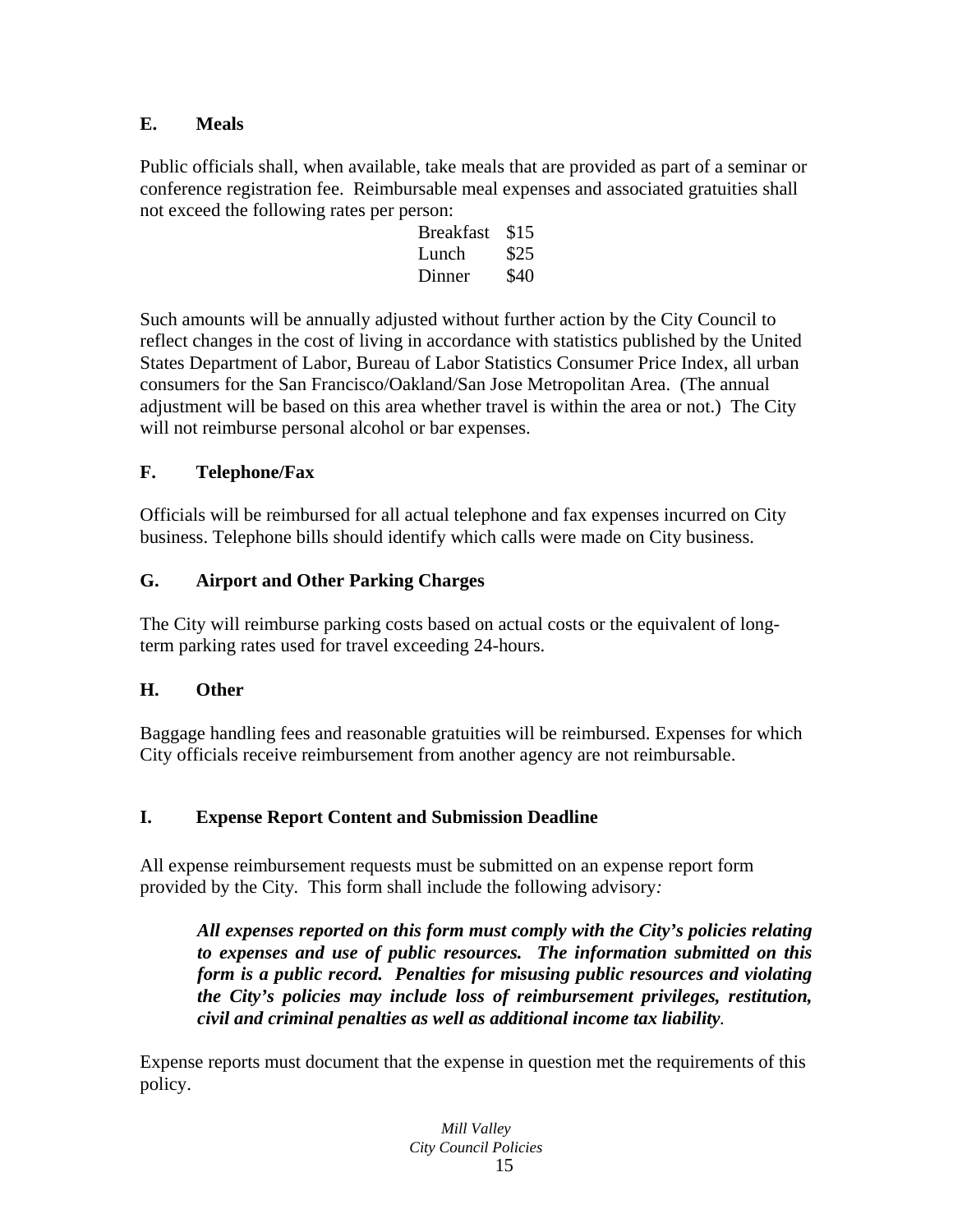Public officials must submit their expense reports within thirty (30) calendar days of an expense being incurred, accompanied by receipts documenting each expense. Restaurant receipts, in addition to any credit card receipts, are also part of the necessary documentation. The inability to provide such documentation in a timely fashion may result in the expense being borne by the official.

#### $\mathbf{J}$ . **Verification of Expense Reports**

All expenses are subject to verification that they comply with this policy. The City Council, City Manager and/or the Director of Finance or his/her designee may request additional documentation or explanation of individual expenditures for which reimbursement is requested by a public official.

#### $\mathbf{K}_{\cdot}$ **Reports To the Public**

At a subsequent City Council meeting, each public official shall briefly report, orally or in writing, on meetings attended at City expense. If multiple officials attended an event, a joint report or individual report on behalf of all attendees may be made. (Reso. #06-18,  $5/1/06$ 

#### $\mathbf{X}$ **INVESTMENT POLICY**

#### A. INTRODUCTION

The purpose of this policy is to assure a prudent and systematic investment program and to organize and formalize investment-related activities.

All funds shall be invested in accordance with this Annual Investment Policy. The Annual Investment Policy is based on the California Government Code Section 53601 et seq. (herein after referred to as the "Code") related to the investment of public funds and prudent money management.

#### **B. SCOPE**

It is intended that this Annual Investment Policy cover all funds and investment activities under the direction of the City.

#### C. PRUDENCE

The standard of prudence to be used by investment officials shall be the "prudent" person" standard, which states, "Investments shall be made with judgment and care, under circumstances then prevailing, which persons of prudence, discretion, and intelligence exercise in the management of their own affairs, not for speculation, but for investment, considering the probable safety of their capital as well as the probable

> Mill Valley **City Council Policies** 16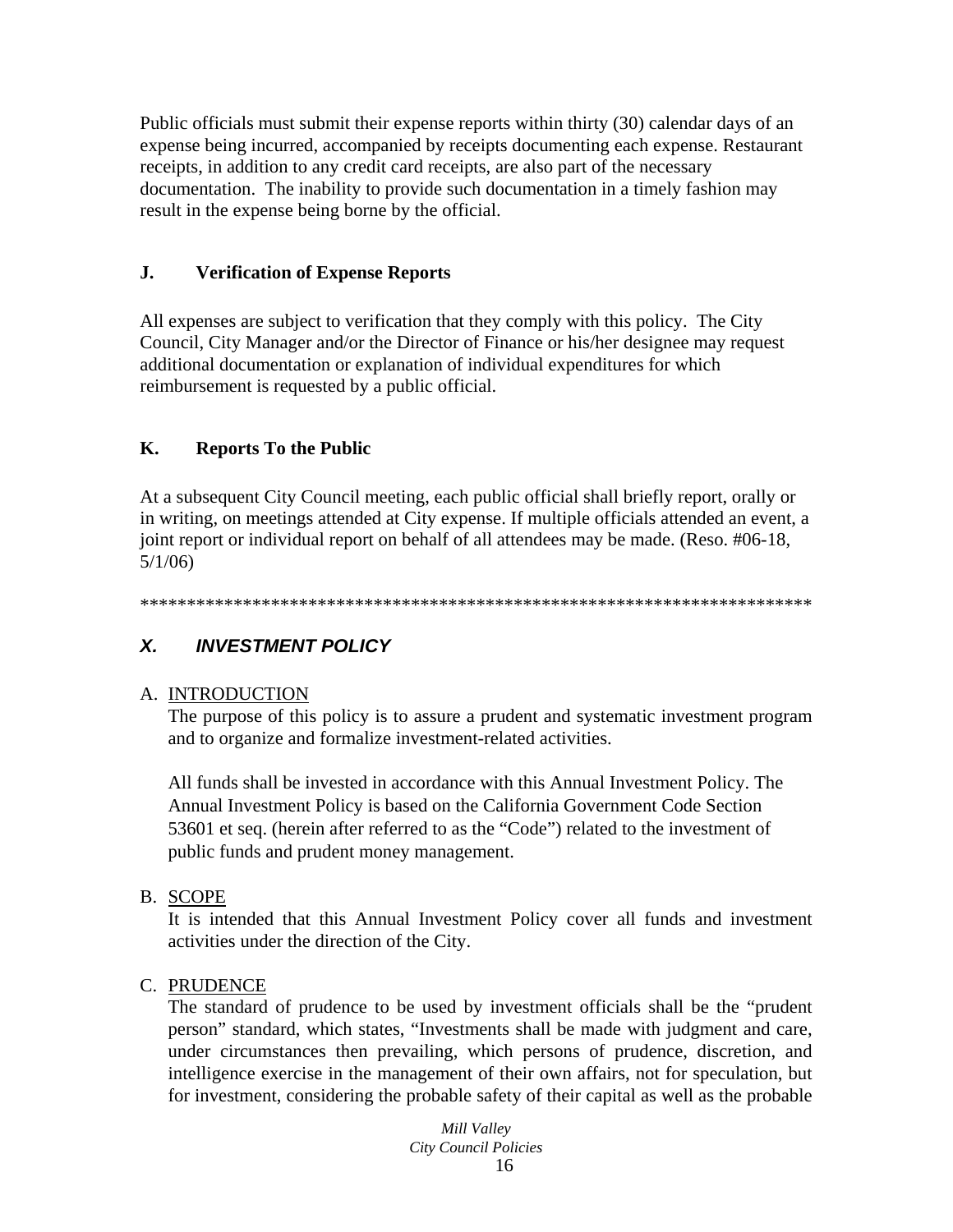income to be derived."

The overall investment program shall be designed and managed with a degree of professionalism that is worthy of public trust. The City shall recognize that no investment is totally riskless and that the investment activities of the City are a matter of public record. Investment officers acting in accordance with this investment policy and exercising due diligence shall be relieved of personal responsibility for an individual security's credit risk or market price changes, provided deviations from expectations are reported in a timely fashion and appropriate action is taken to control adverse developments.

#### D. OBJECTIVES

The primary objectives, in priority order, of the City's investment activities shall be:

- 1) Safety. Safety of principal is the foremost objective of the investment program. The City's investments shall be undertaken in a manner that seeks to ensure preservation of capital in the portfolio.
- 2) Liquidity. The City's investment portfolio shall remain sufficiently liquid to enable the City to meet its cash flow requirements.
- 3) Total Return On Investment. The City's investment portfolio shall be designed with the objective of attaining a market rate of return on its investments consistent with the constraints imposed by its safety objective and cash flow considerations.

Safety of principal is the primary objective of the City. Each investment transaction shall seek to ensure that large capital losses are avoided from securities or broker-dealer default. The City shall seek to ensure that capital losses are minimized from the erosion of market value. The City shall seek to preserve principal by mitigating the two types of risk, credit risk and market risk.

Credit risk, the risk of loss due to failure of the issuer of a security, shall be mitigated by investing in only permitted investments and by diversifying the investment portfolio according to this Annual Investment Policy.

Market risk, the risk of market value fluctuations due to overall changes in the general level of interest rates, shall be mitigated by matching maturity dates, to the extent possible, with the City's expected cash flow draws. It is explicitly recognized herein, however that, in a diversified portfolio, occasional losses is inevitable and must be considered within the context of the overall investment return.

# E. DELEGATION OF AUTHORITY

The management responsibility for the investment program is hereby delegated to the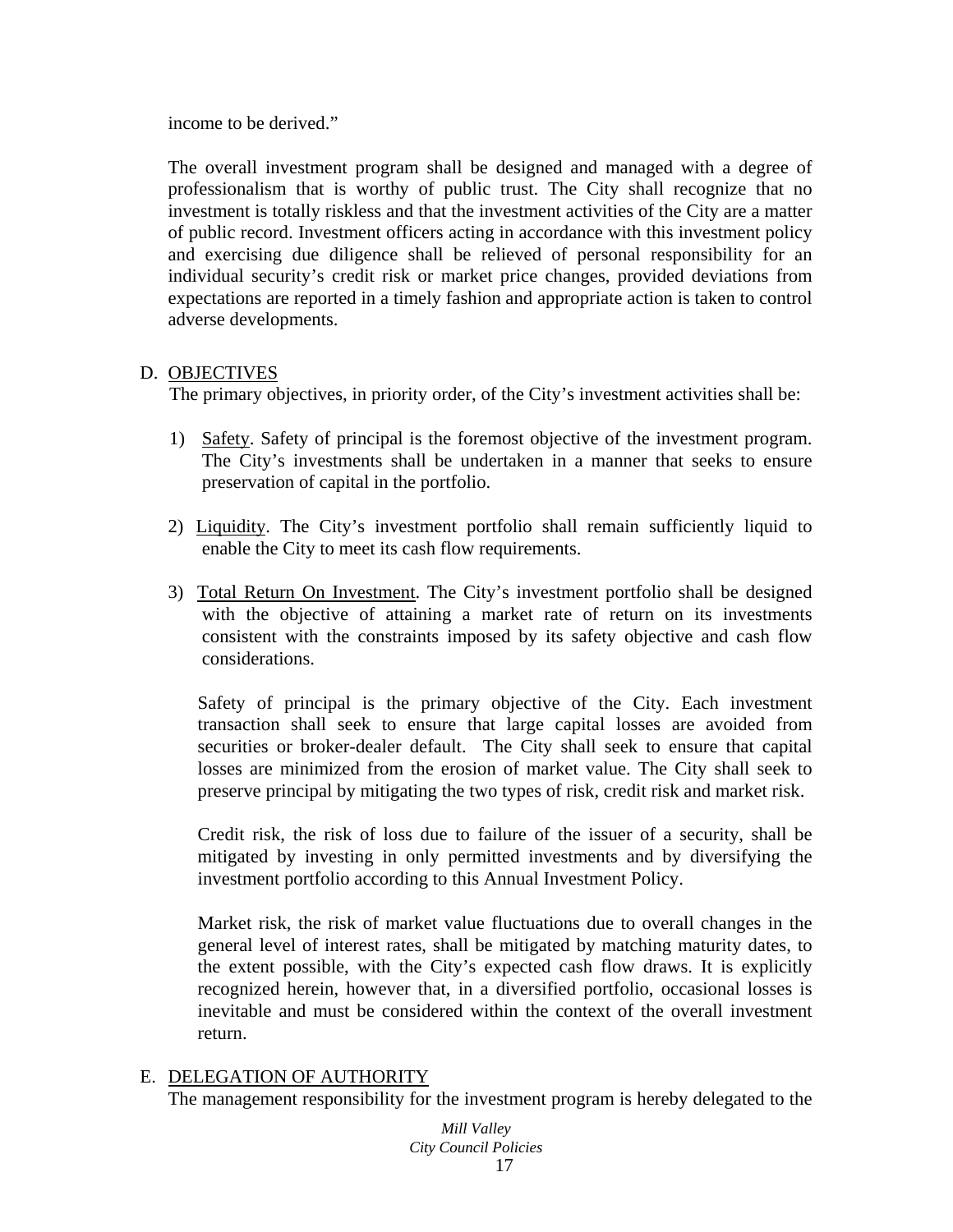City Manager who shall monitor and review all investments for consistency with this investment policy. The City Manager may delegate responsibility for day-to-day management of the portfolio. No person may engage in an investment transaction except as provided under the limits of this policy. The City Manager may also delegate the investment decision-making and execution authority to an investment advisor. The advisor shall follow the policy, which has been approved by the Council and such other written instructions as are provided.

# F. ETHICS AND CONFLICT OF INTEREST

Employees involved in the investment process shall refrain from personal business activities that could conflict with proper execution of the investment program, or which could impair their ability to make impartial decisions. City employees involved in the investment process shall disclose to the City Manager any material financial interests in financial institutions that conduct business with the City, and they shall further disclose any personal financial/investment positions that could be related to the performance of the City's portfolio.

# G. INTERNAL CONTROLS

The City Manager or his designee shall establish a system of internal controls, which shall be documented in writing. The controls shall be designed to prevent losses of public funds arising from fraud, employee error, and misrepresentations by third parties and imprudent actions by employees of the City. The internal controls shall be reviewed with the Finance Director/Treasurer and the independent external auditor. The Finance Director/Treasurer shall perform a review of the internal controls at least on an annual basis.

# H. PERMITTED INVESTMENT INSTRUMENTS

The City's policy is to invest only in instruments as permitted by the Code, subject to the limitations of this Annual Investment Policy. Permitted investments in the portfolio shall provide sufficient liquidity to enable the City to meet its cash flow requirements and shall not exceed a maximum stated term of up to three (3) years. The Council must grant express written authority to make an investment or to establish an investment program of a term longer than three (3) years.

Maturity shall mean the stated final maturity of the security, or the unconditional put option date if the security contains such provision. Term or tenure shall mean the remaining time to maturity when purchased.

Permitted investments shall include:

- 1) U.S. Treasury Obligations: United States Treasury notes, bonds, bills or certificates of indebtedness, or those obligations for which the full faith and credit of the United States are pledged for the payment of principal and interest.
- 2) Obligations of Federal Agencies and U.S. Government Sponsored Enterprises: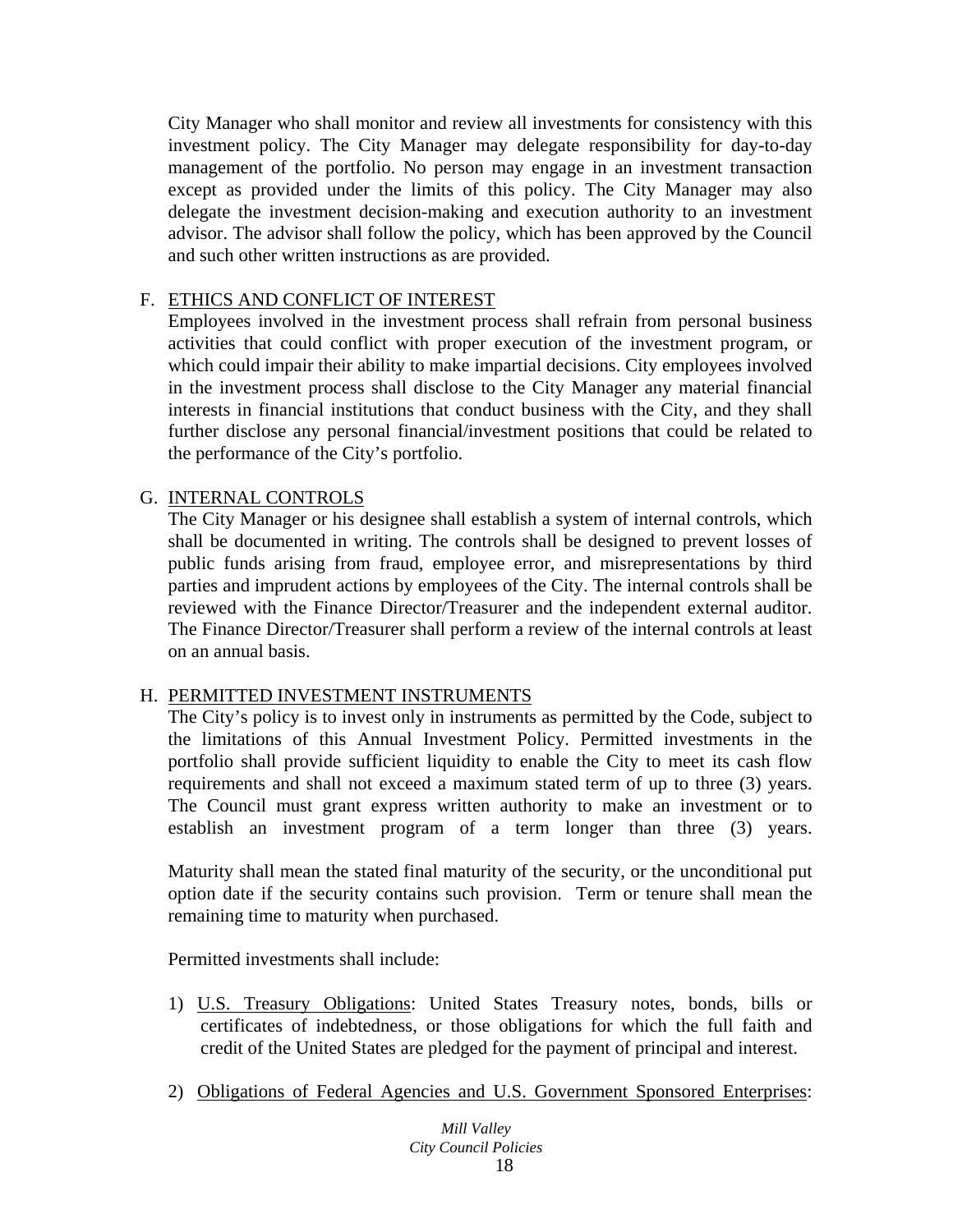Obligations issued by Banks for Cooperatives, Federal Land Banks, Federal Intermediate Credit Banks, Federal Farm Credit Banks, Federal Home Loan Banks, the Federal Home Loan Bank Board, the Tennessee Valley Authority, or in obligations, participation's, or other instruments of, or issued by, or fully guaranteed as to principal and interest by, the Federal National Mortgage Association; or in guaranteed portions of Small Business Administration notes; or in obligations, participation's, or other instruments of, or issued by, a federal agency or a United States government-sponsored enterprise, or such agencies or enterprises which may be created.

- 3) State of California Obligations: Registered state warrants, treasury notes or bonds of the State of California, including bonds payable solely out of revenues from a revenue-producing property owned, controlled, or operated by the state or by a department, board, agency or authority of this State.
- 4) Local Agency Obligations: Bonds, notes, warrants or other evidences of indebtedness of any local agency of the State, including bonds payable solely out of revenues from a revenue-producing property owned, controlled, or operated by a local agency or by a department, board, agency or authority of a local agency. Such obligations must be rated A-1/P-1, or equivalent or better shortterm; or Aa/AA or better long term by two national rating agencies.
- 5) Bankers' Acceptances: Bills of exchange or time drafts drawn on and accepted by domestic or foreign banks, which are eligible for purchase by the Federal Reserve System, the short-term paper of which is rated in the highest letter and numerical rating  $(A-1/P-1)$  by Moody's Investors Services and by Standard & Poor's Corporation. Purchases of Banker's Acceptances may not exceed 270 days maturity. No more than five percent of the City's portfolio may be invested in the Banker's Acceptances of any one commercial bank.
- 6) Corporate Notes: Medium-term corporate notes of a maximum of five years maturity issued by corporations organized and operating within the United States or by depository institutions licensed by the U.S. or any state and operating within the U.S. Notes eligible for investment shall be rated in a category "A" or its equivalent or better by a nationally recognized rating service. Purchase of medium-term corporate notes shall be limited to five percent in any one issuer.
- 7) Insured Savings/Money Market Accounts: Federal Deposit Insurance Corporation (FDIC)-insured savings accounts or Securities and Exchange (SEC)-registered money funds.
- 8) Negotiable Certificates of Deposit or Deposit Notes: Issued by a nationally or state-chartered bank or a state or federal savings and loan association or by a state-licensed branch of a foreign bank. Such obligations must have long-term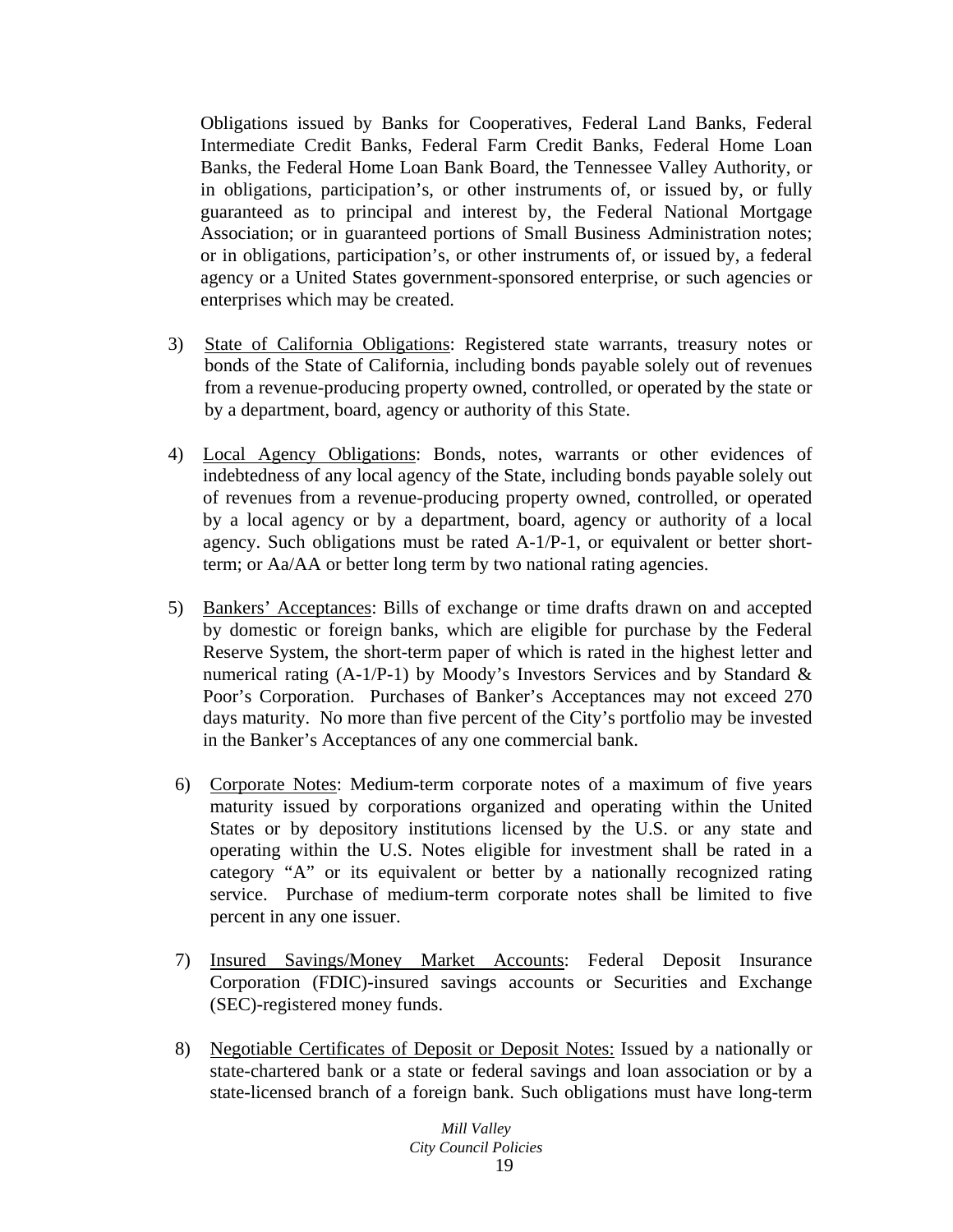ratings of Aa/AA or better by two national rating agencies.

Purchases of negotiable certificates of deposit shall be limited to five percent in any one issuer. (Deposit notes and bank notes shall be included with negotiable certificates of deposit in calculating allowable maximum percentages.)

- 9) Mortgage and Asset-Backed Obligations: Any mortgage pass-through security collateralized mortgage obligation, mortgage-backed or other pay-through bond, equipment lease-backed certificate, consumer receivable-backed bond of a maximum of five years maturity. Such obligations must be rated Aa/AA or better long term by two national rating agencies and the issuer of such obligations must be rated Aa/AA or better by two national rating agencies. Purchases of securities authorized by this section shall be limited to five percent in any one nongovernmental issuer.
- 10) State of California's Local Agency Investment Fund (LAIF): In accordance with Section 16429.1 of the California Government Code, the Agency may invest up to the maximum amount permitted by law in LAIF. The LAIF portfolio, including its average maturity, credit quality and Investment Policy shall be reviewed annually.
- 11) Commercial Paper: Commercial paper of "prime" quality of the highest ranking or of the highest letter and numerical rating (A-1/P-1) as provided by Moody's Investors Service, Inc. and Standard & Poor's Corporation; provided that the issuing corporation is organized and operating within the United States, has total assets in excess of \$500 million and has an "A" or higher rating for its long-term debt, if any, as provided by Moody's or Standard & Poor's. Purchases of eligible commercial paper may not exceed 180 days maturity nor represent more than 10 percent of the outstanding paper of an issuing corporation. Purchases of commercial paper may not exceed 25 percent of the City's portfolio. No more than five percent of City's portfolio may be invested in Commercial Paper of any one corporation pursuant to this section.

Credit criteria listed in this section refer to the credit of the security or the issuing organization at the time the security is purchased.

#### I. INELIGIBLE INVESTMENTS

Any security type or structure not specifically approved by this policy is hereby specifically prohibited. Security types which are prohibited include:

(1) Inverse floaters, range notes, dual index notes, leveraged or de-leveraged floating rate notes, or interest-only strips that are derived from a pool of mortgages.

(2) Any security that could result in zero interest accrual if held to maturity. (3) Any security with an unusually high degree of interest rate sensitivity or credit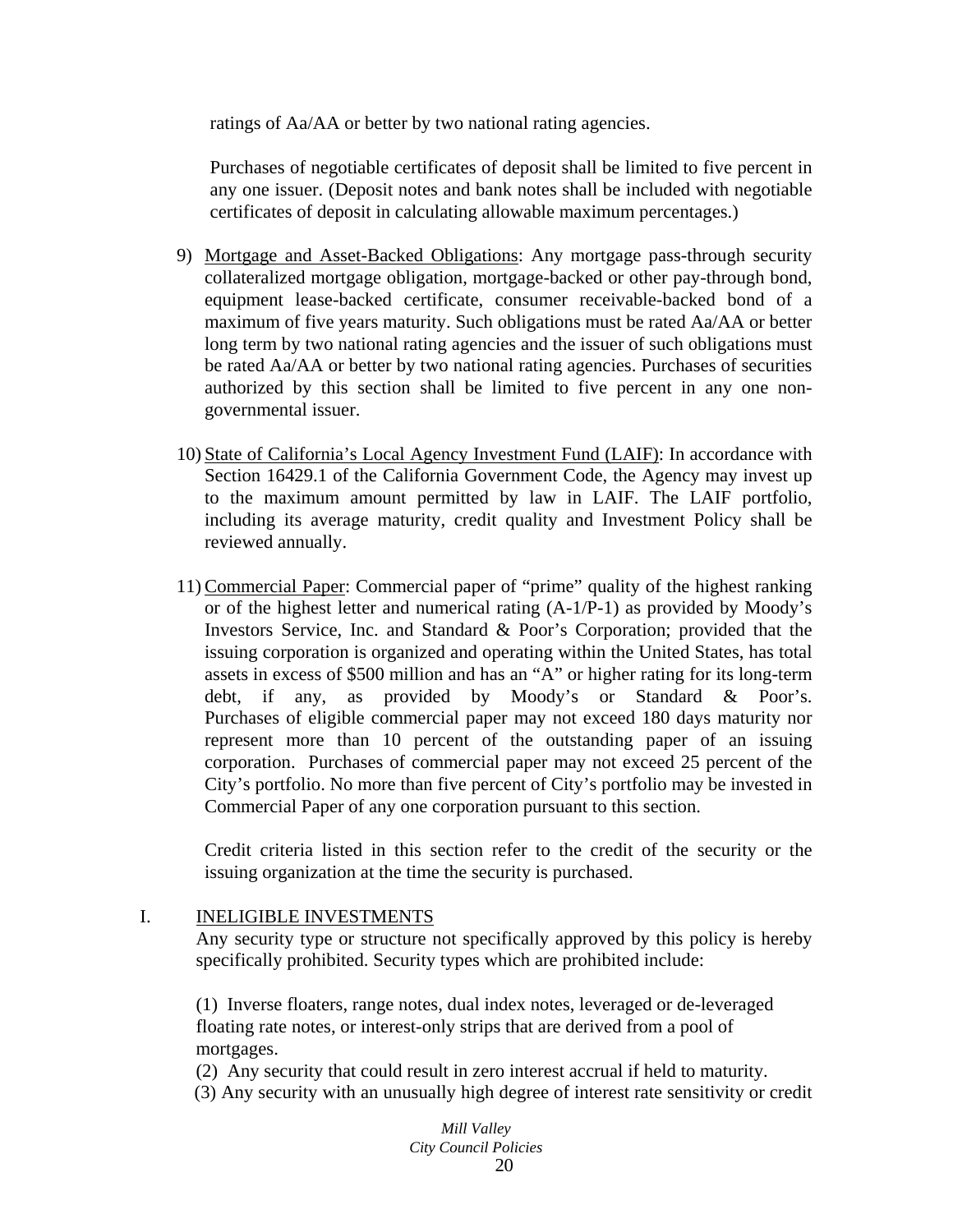risk.

(4) Any security that is foreign currency denominated.

### J. RATING DOWNGRADES

The City may from time to time be invested in a security whose rating is downgraded. In the event of a downgrade, the City Manager or his designee shall report the downgrade to the Council at the next scheduled presentation of the portfolio. In the event of a downgrade below the minimum credit rating criteria permitted by this investment policy, the designated investment manager shall immediately report the downgrade to the City Manager. The City Manager or his designee shall report to the Council, at their next regularly scheduled meeting, both the downgrade and the action that has been taken.

### K. DIVERSIFICATION

Investments shall be diversified to eliminate the risk of loss resulting from over concentration of assets in a specific maturity, specific issue, or specific class of securities. Diversification limits ensure the portfolio is not unduly concentrated in the securities of one type, industry, or entity, thereby assuring adequate portfolio liquidity should one sector or company experience difficulties.

| <b>INSTRUMENTS</b>                                                                | Maximum % of<br>Portfolio at Time<br>Of Purchase |
|-----------------------------------------------------------------------------------|--------------------------------------------------|
| A. U.S. Treasuries (including U.S. Treasury Coupon and principal<br><b>STRIPS</b> | 100% (Code)                                      |
| B. Federal Agencies and U.S. Government Sponsored Enterprises                     | 100% (Code)                                      |
| C. State of California Obligations                                                | 25% (Code 100%)                                  |
| D. Bankers Acceptances                                                            | 25% (Code 40%)                                   |
| E. Negotiable Certificates of Deposit                                             | 30% (Code)                                       |
| F. Corporate Securities/Certificates of Deposit                                   | 30% (Code)                                       |
| G. Mortgage and Asset-backed Securities                                           | 30% (Code)                                       |
| H. Money Market Funds                                                             | 20% (Code)                                       |
| I. Commercial Paper                                                               | 25% (Code)                                       |
| J. California Local Agency Investment Fund (LAIF)                                 | 100% (Code)                                      |

Issuer/Counterparty Diversification Guidelines - The percentages specified below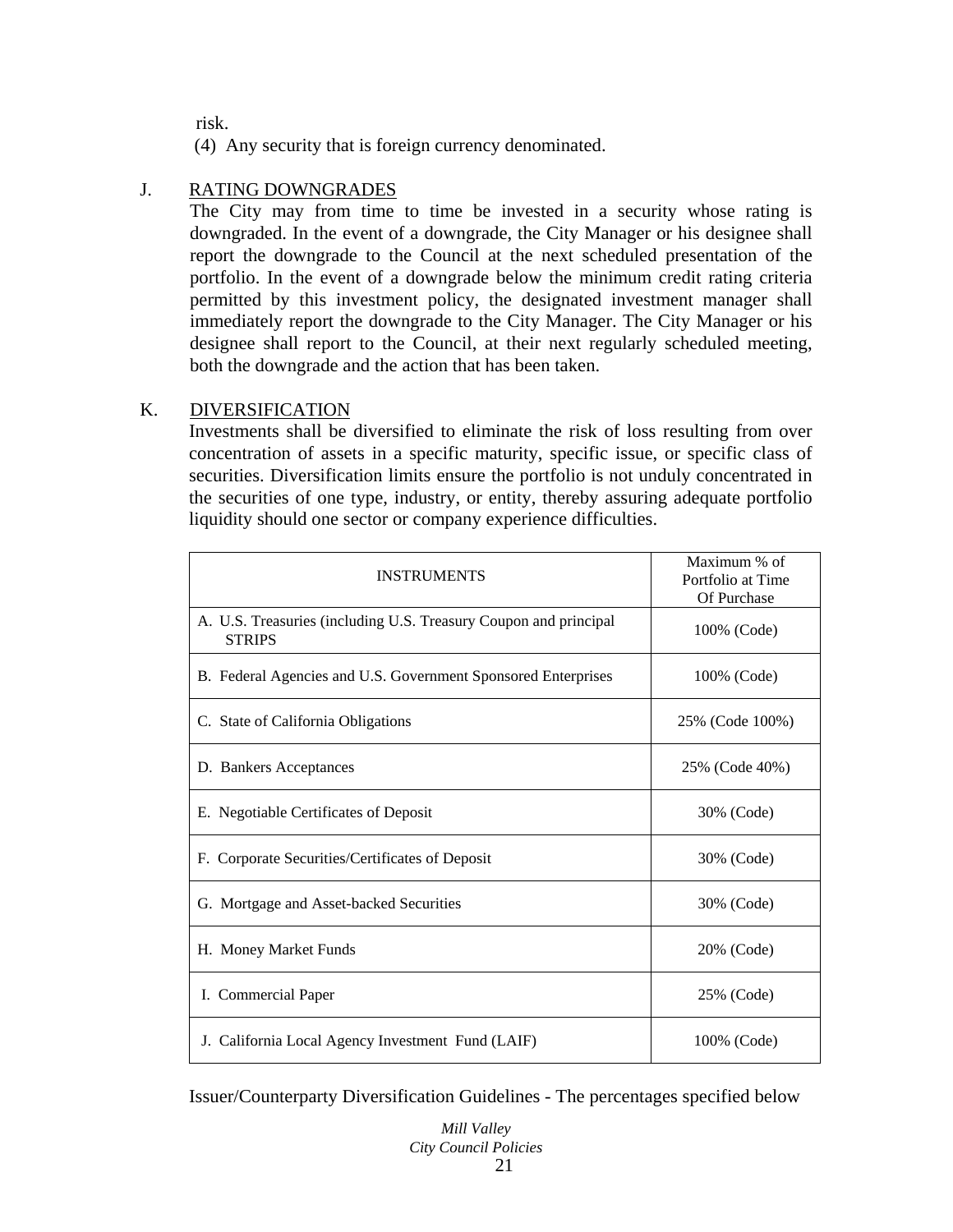shall be adhered to on the basis of the entire portfolio:

- i. Any one Federal Agency or Government Sponsored Enterprise (except LAIF) 35%
- ii. Any one repurchase agreement counterparty name

|  | If maturity/term is $<$ 7 days |  | 50% |
|--|--------------------------------|--|-----|
|  | If maturity/term is $> 7$ days |  | 25% |

Issuer/Counterparty Diversification Guidelines for All Other Securities described in Subsections A. - J above. Permitted Investments of this Annual Investment Policy:

Any one corporation, bank, local agency or other corporate name for one or more series of securities, and specifically with respect to special purchase vehicles issuers for mortgage and asset-backed securities, the maximum applies to all such securities backed by the same type of assets of the same issuer. 5%

### L. SALES PRIOR TO MATURITY

In the effort to maximize portfolio performance, the City, may, from time to time, sell securities that it owns in order to better reposition its portfolio assets in accordance with updated cash flow schedules or better market opportunities.

#### M. REPORTING REQUIREMENTS

In accordance with Government Code Sections 53600 through 53609, the City Manager or his designee shall annually render to the Council a statement of investment policy, which the Council shall consider at a public meeting.

The City Manager shall render a monthly investment report to the Council. The report shall be submitted within 30 days following the end of the month. The following shall be included, if applicable.

- Type of investment instrument (i.e. Treasury Bill, medium-term note)
- Issuer names
- Purchase date (trade and settlement date)
- Maturity date
- Par value
- Purchase price
- Coupon rate
- Call/refunding date and price
- Discounts or premiums, if any
- Accrued interest paid at purchase, if any
- Accrued interest to date
- Amortization of premium/discount
- Overall portfolio yield based on cost
- Yield at market
- Book value
- Current market value and the source of the valuation

*Mill Valley City Council Policies*  22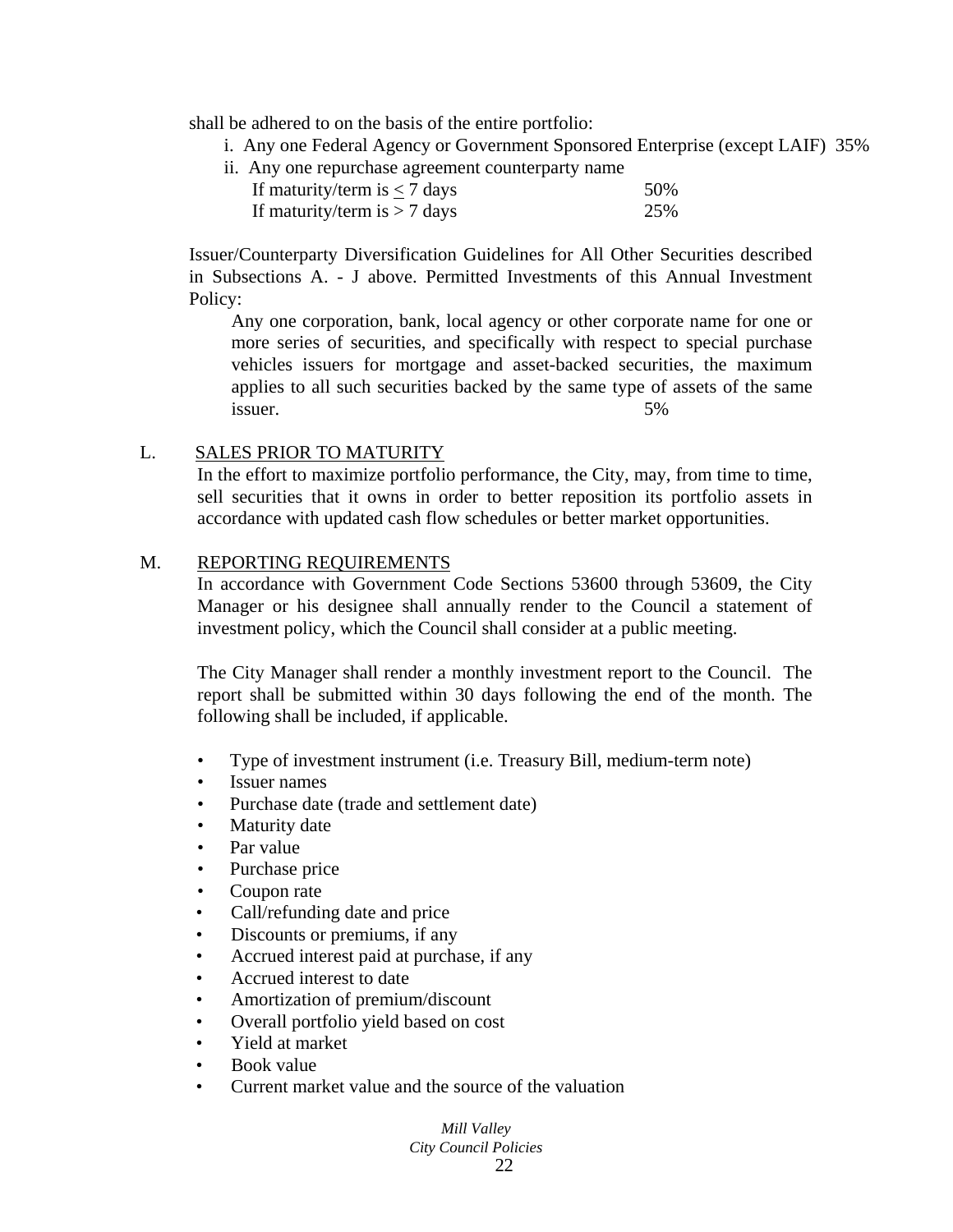- Current credit rating of each security other than U.S. Treasuries
- Average maturity or duration
- Unrealized market value gain or loss (i.e., market value-book value)
- Other special features, characteristics, or comments

The report also shall (i) state compliance of the portfolio to the statement of investment policy, or manner in which the portfolio is not in compliance, (ii) include a statement denoting the ability of the City to meet its cash expenditure requirements for the next six months, or provide an explanation as to why sufficient money shall, or may, not be available.

# N. SAFEKEEPING AND CUSTODY

All securities owned by the City shall be kept in safekeeping with "perfected interest" in the name of the City by a third-party bank trust department, acting as agent for the City under the terms of a custody agreement executed between the bank and the City. All securities shall be received and delivered using standard delivery versus payment procedures. (Revised 4/06)

\*\*\*\*\*\*\*\*\*\*\*\*\*\*\*\*\*\*\*\*\*\*\*\*\*\*\*\*\*\*\*\*\*\*\*\*\*\*\*\*\*\*\*\*\*\*\*\*\*\*\*\*\*\*\*\*\*\*\*\*\*\*\*\*\*\*\*\*\*\*\*\*

# *XI. USE OF CITY FACILITIES*

# **A. City Hall Meeting Rooms**

# General Policy

When not in use for scheduled City meetings and activities, the City Council Chambers and the second floor conference room may be used by other governmental agencies, Mill Valley civic organizations or not-for-profit art and environmental organizations.

#### Limitations of Use

- 1. Use is limited to governmental agencies, Mill Valley civic organizations and not-forprofit art and environmental organizations. No commercial or profit-making individual or group usage will be allowed. Consistent with the Establishment Clause of the First Amendment, no usage for religious purposes shall be permitted.
- 2. All meetings must be free and open to the public; no donations may be solicited.
- 3. Rooms are not available for permanent rental or on a consecutive daily, weekly or monthly basis.
- 4. Maximum Capacity of City Council chambers is 110; maximum capacity of Second Floor Conference Room is 12.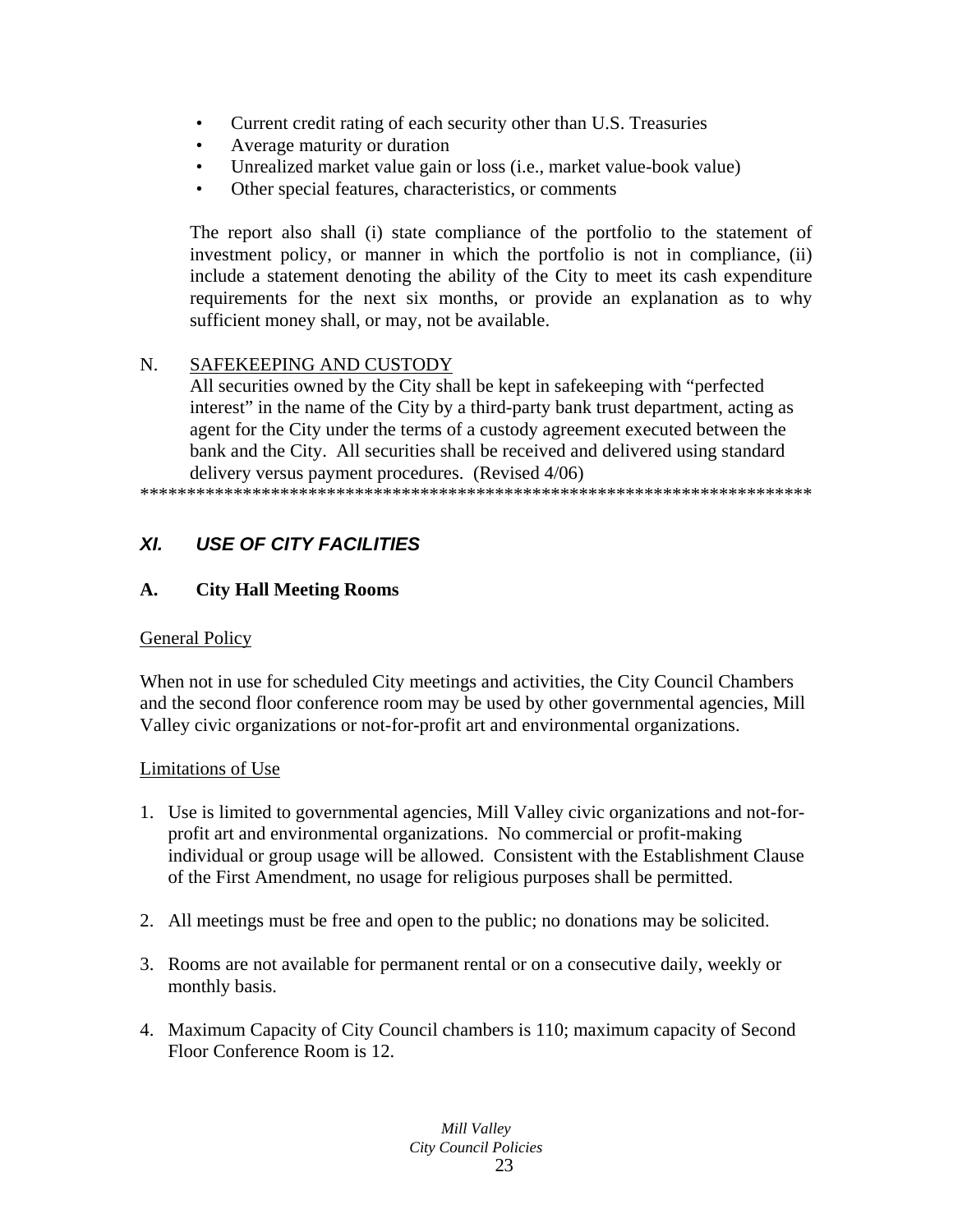- 5. Request for use may be made through the City Clerk's office up to 30 days in advance.
- 6. Use is granted with the understanding that the City may pre-empt a reservation for City business at any time.
- 7. Cancellation must be confirmed with the city clerk before 5:00 p.m. on the day of use.
- 8. A completed application must be received in order to confirm a requested date.
- 9. No food or beverages may be served except for City-sponsored events.
- 10. User is responsible for delivery, placement, and prompt removal of all equipment.
- 11. User shall restore facilities in a neat and orderly fashion after each use.
	- 11.1. Replace all furniture to original position
	- 11.2. Turn off sound equipment and lights
	- 11.3. Remove any pamphlets, extraneous materials
	- 11.4. Close all windows
- 12. All persons to whom use has been granted must agree in writing to hold the City harmless and indemnify the City from any and all liability for injury to persons or property occurring as a result of the activity sponsored except for liability arising from the sole negligence or willful misconduct of the City. User group is responsible for damage or loss (including property) resulting from the actions of users and guests. (9/21/99)

# **B. Policy Guidelines for Display of Art in City Buildings**

- 1. Pursuant to the Mill Valley Municipal Code, the Art Commission is responsible for sponsoring exhibits by local artists in the Mill Valley City Council Chambers. Consistent with constitutional requirements, the selection of art for display in public buildings must be based on artistic merit, rather than the content of the artistic message being conveyed.
- 2. When conducting its merit-based selection process, the Art Commission shall take into consideration that City buildings are primarily places of employment and where public business is conducted and secondarily serve as a limited public forum for the display of art. Although the City encourages artistic expression, the City also wishes to ensure that City buildings are places where citizens, employees, and visitors of various ages and diverse views feel welcome and comfortable. In addition, the City must comply with State and Federal laws prohibiting sexual harassment in the workplace.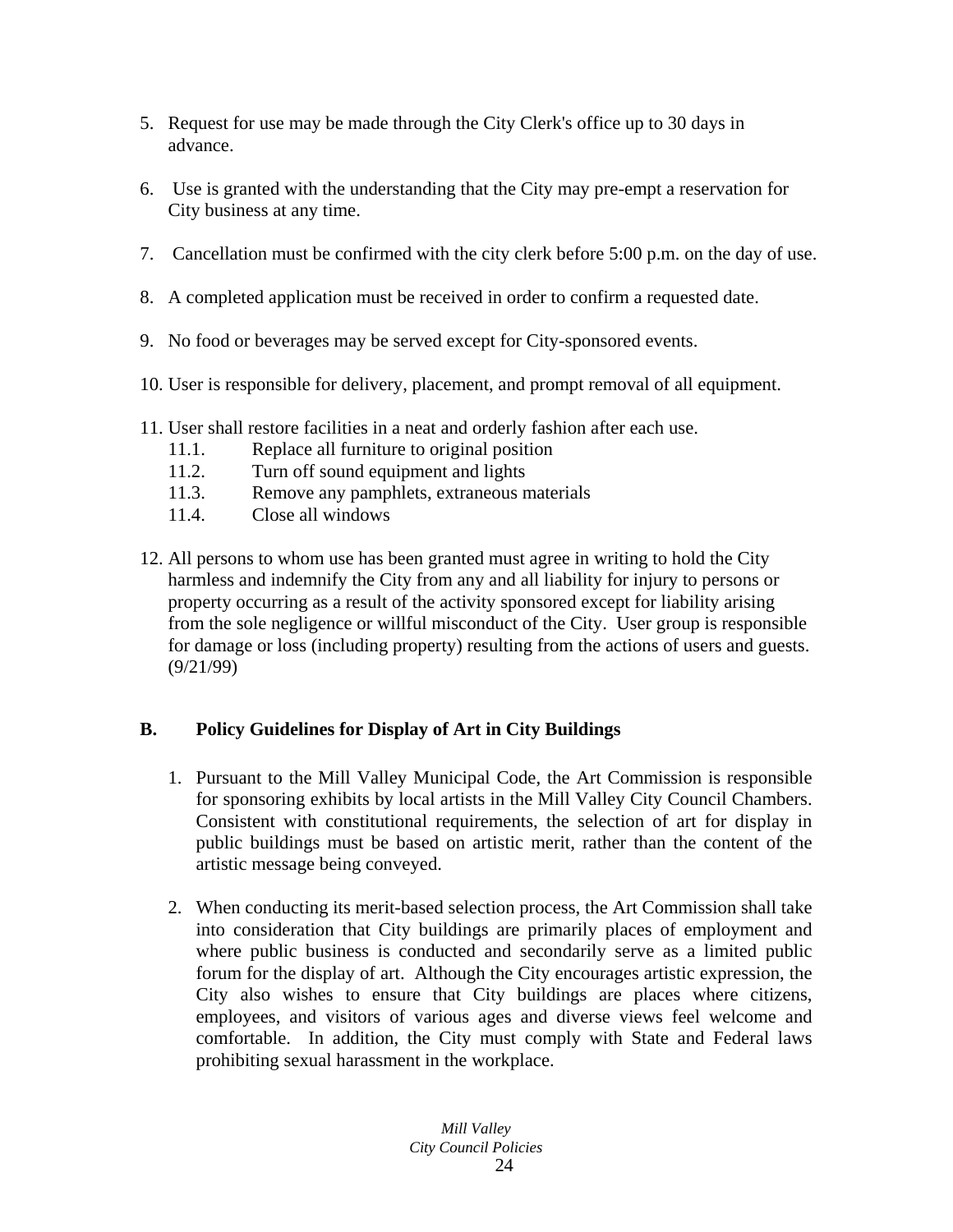- 3. The Art Commission shall communicate these policy guidelines to artists who are applying to display their work in City buildings and again in confirmation letters to the chosen artists. The Art Commission shall consider these policy guidelines when identifying particular pieces of art to be displayed by a chosen artist and when determining the location, timing and manner of display of the artist's work.
- 4. The Art Commission may seek guidance from the City Council regarding the selection of art for display in public buildings. The City Council has the final authority to determine when and in what manner art exhibits may occur in city buildings. (6/96)

# **C. Mill Valley Community Center, Golf Clubhouse, City Parks**

Use of the Mill Valley Community Center, Golf Clubhouse, and use of city parks or the downtown plaza shall be authorized by the Parks & Recreation Commission following its adopted guidelines.

# **D. Large Group Gathering Areas**

- 1. All proposed events must be evaluated by the Parks and Recreation Commission and, in some cases, the Art Commission before approval is granted for use of public areas.
- 2. Traditional community events will be given scheduling priority. Traditional events will be evaluated annually by City staff and the Parks and Recreation Commission to determine the validity of traditional status.
- 3. Alcohol may be permitted at large events with approval of the Parks and Recreation Commission, subject to the guidelines of the State Alcoholic Beverage Control Board and the following:
	- a. The time and duration of the event during which alcoholic beverages are served will be determined by the Parks and Recreation Commission.
	- b. Security and monitoring of the service of alcohol will be approved by the Parks and Recreation Commission and the Police Department. "Open Bars" are not permitted. Sponsors will be evaluated on their control of service.
	- c. For those events where alcohol is the main focus, event sponsors must provide low alcohol and non-alcoholic beverages. Appropriate food must be provided at no charge. The availability of these alternative beverages and food will be included in all advertising.
	- d. Proof of insurance must be on file with the City and such insurance must name the City of Mill Valley as additional insured for the duration of the event.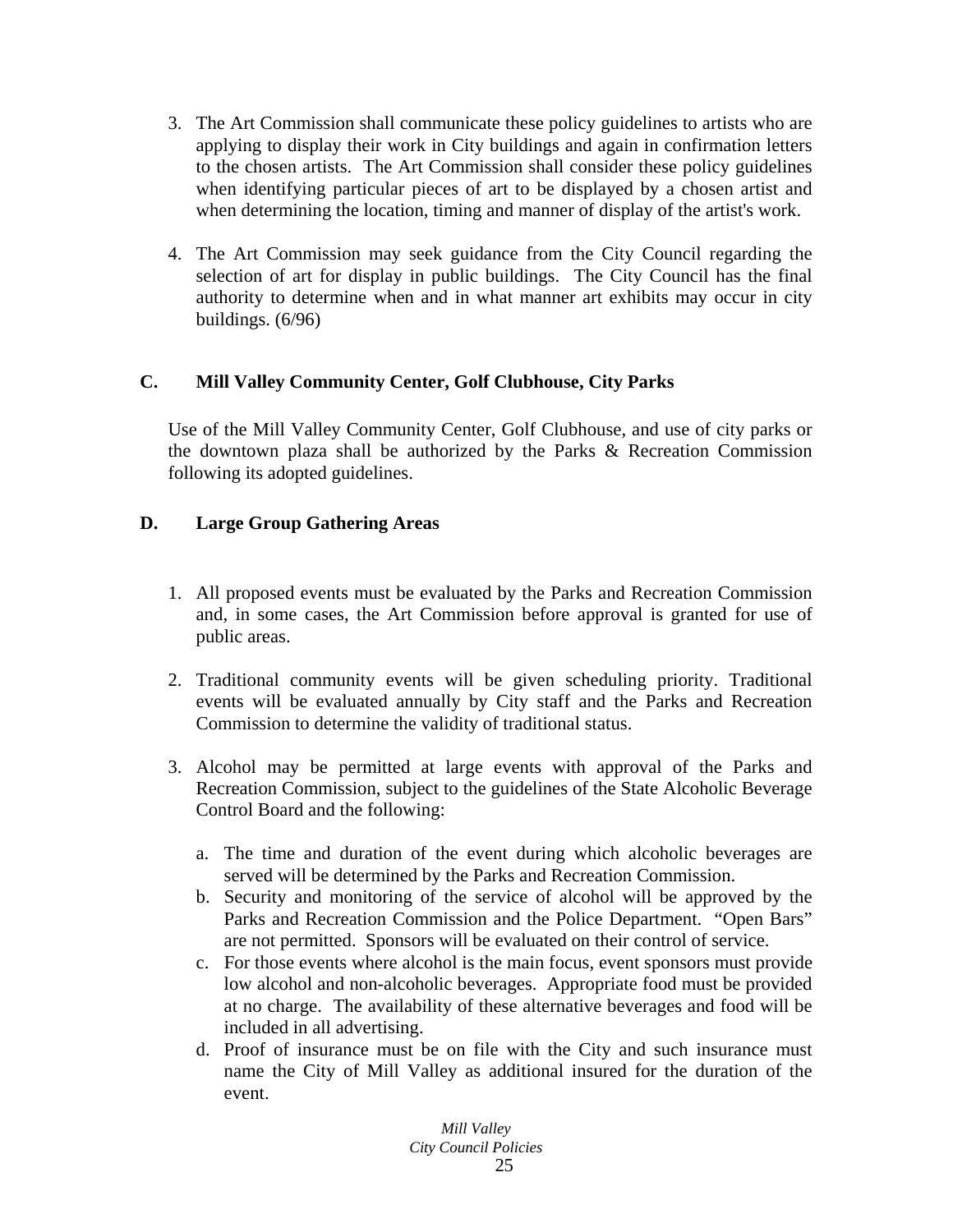- e. The service of wine and beer is permissible at open public events. The service of distilled spirits is prohibited at open public events.
- f. Signs discouraging drinking and driving will be prominently displayed.
- 4. Except as provided in City ordinance or state or federal law, the City will not exercise control over events occurring on private or commercial property within Mill Valley. City staff will meet with event sponsors (e.g., Mill Valley Film Festival) to establish mutually acceptable voluntary guidelines for operations. This process will insure that event impact on community, facilities, and services will be planned for in response to public concerns.

# **E. Parades**

- 1. All parades must have a permit issued by the police department pursuant to Mill Valley Municipal Code Section 11.34.
- 2. Parade permit applications shall be processed in the order received except as otherwise provided in this regulation. In the event two or more applicants seek to conduct a parade at the same location and time, applications for a recurring parade shall be afforded first priority and applications by non-profit organizations located in Mill Valley shall have priority over applications by individuals or nonprofit organizations located outside Mill Valley. Scheduling priorities shall be afforded without regard to the subject matter or viewpoint of the proposed parade. For purposes of this regulation, the term 'recurring parade' means a parade that has been conducted by the same person, entity or organization at least two consecutive years on a particular day. A particular day may be identified by a holiday name (e.g., Memorial Day), by a day of the month (e.g., January 12), or by a description (e.g., second Wednesday in April)."(3/21/05)
- 3. The City of Mill Valley will assist with traffic control and parking issues, but will not sponsor or organize parades. (11/15/04)

# **F. City Banner Poles**

- 1. Subject to constitutional limitations, the banner poles on East Blithedale are for use by the City and Mill Valley non-profit organizations. The City of Mill Valley may pre-empt use of the pole for a City banner at any time.
- 2. Reservations begin at the start of the calendar year on a first-come-first-serve basis.
- 3. Subject to constitutional limitations, banner text, materials and colors shall be reviewed by the City before installation.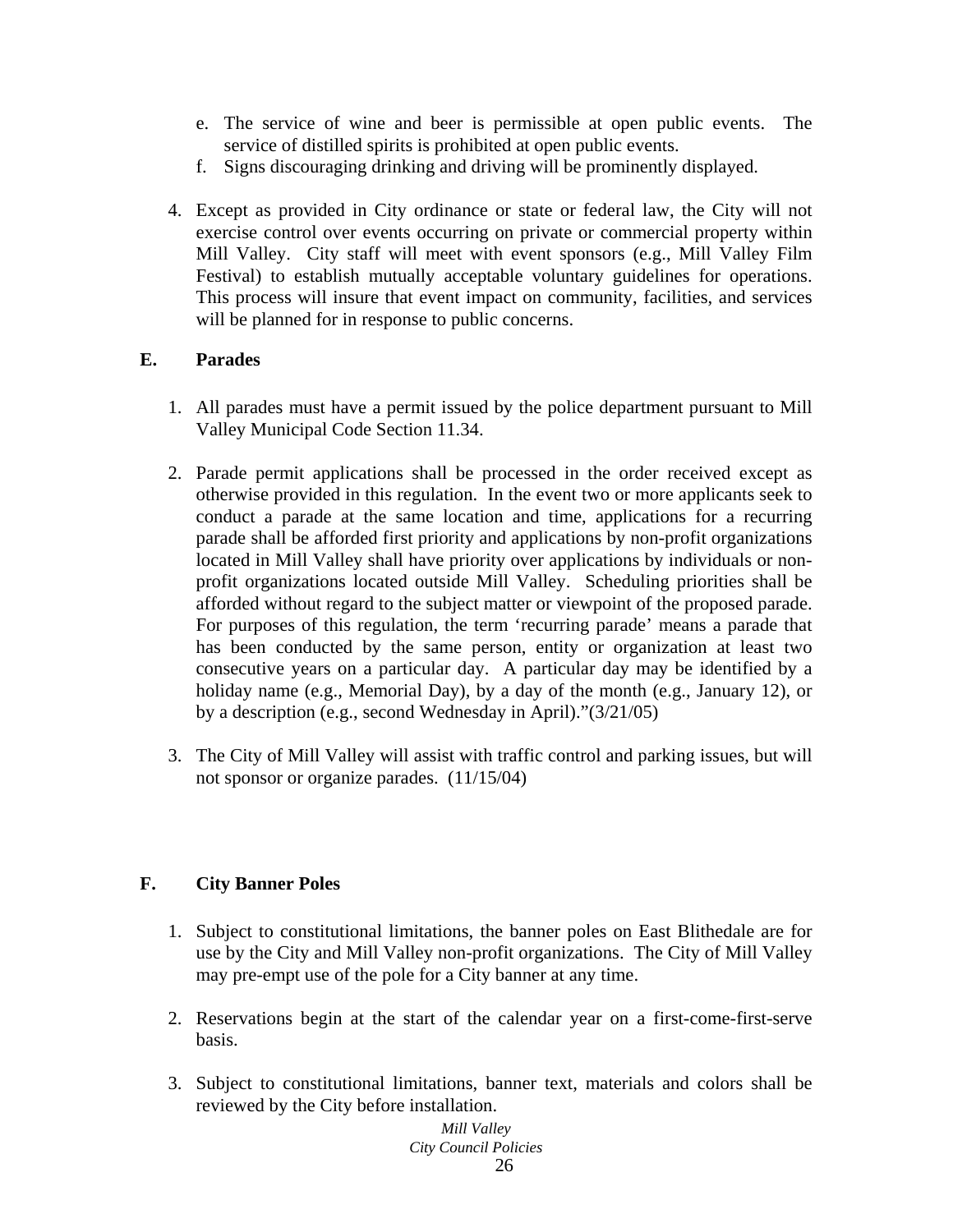- 4. Banners may be hung for a maximum of one week at a time for non-profit organizations.
- 5. The required fee must be paid at the time of reservation. The fee shall be waived for any City banner.
- 6. The banner is to be picked up within five (5) working days after date of removal or there will be a \$10 late pickup charge. If not picked up within 30 days the banner will become the property of the City of Mill Valley. (1/94)
- 7. Street light poles throughout the city are not to be used to hang banners (2/07)

\*\*\*\*\*\*\*\*\*\*\*\*\*\*\*\*\*\*\*\*\*\*\*\*\*\*\*\*\*\*\*\*\*\*\*\*\*\*\*\*\*\*\*\*\*\*\*\*\*\*\*\*\*\*\*\*\*\*\*\*\*\*\*\*\*\*\*\*\*\*\*

# *XII. PUBLIC WORKS*

# **A. "Watch for Children" Signs**

Applications for "Watch for Children" sign installation will be considered only when all the following conditions are met:

- The road is winding;
- No sidewalks exist;
- The road is used by children going to and from school and/or to and from playground areas.

# **B. Street Lighting**

- 1. Street lighting is necessary for safety of vehicles and pedestrians.
- 2. Lighting along streets between intersections should be related to pedestrian activity at night. Some streets have limited activity while others, close to schools, churches, and business areas, have considerable activity. Such lighting should also be related to the extent to which vehicles use the streets at night.
- 3. The staff should continually monitor and review existing lighting to determine if such lighting should be removed or relocated.

# **C. Naming or Re-naming Street, Park, Building or Other Public Places**

Any proposal for any new name for any street, park, building or other public place, shall be reviewed by the Mill Valley Historical Society. All such proposals shall be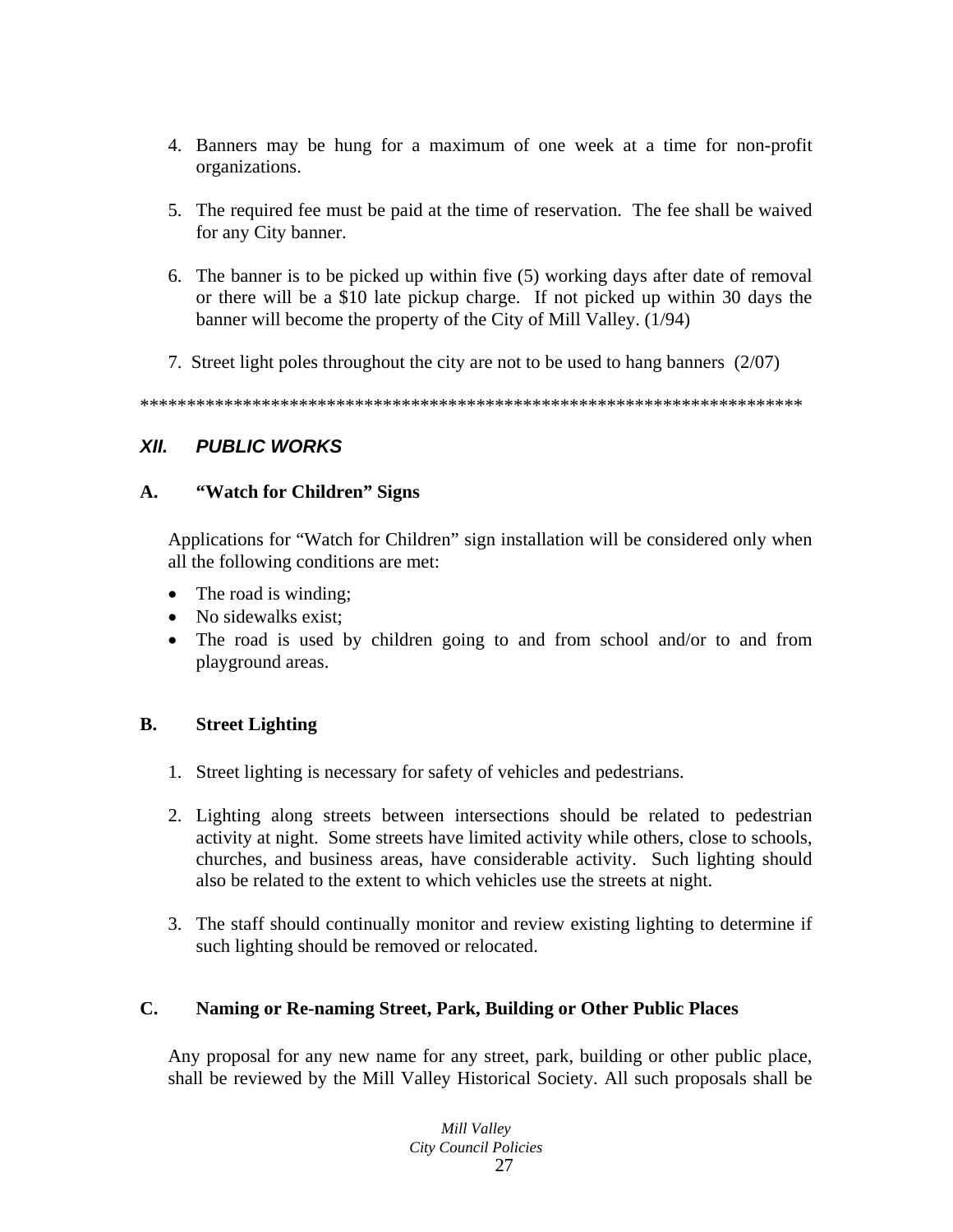approved by the City Council. No City property or building shall be named after a living person. (6/17/85, 3/18/96)

#### XIII. PERSONNEL ADMINISTRATION

The City Council, through the administration of the City's personnel system, desires and insists upon a highly competent and qualified workforce that reflects the richness of diversity that can be found throughout the employment marketplace of the San Francisco Bay Area. In order to achieve this goal, the City supports and encourages the following:

- The provisions of the Equal Opportunity Act of 1972.
- Fair employment practices in employment, services and treatment of all persons without discrimination related to race, color, national origin, sex, age, creed, religion, disability (ies), marital status, sexual orientation, or political affiliation.
- Establishment or utilization of a job standard or requirement only when there is a bona fide job requirement.
- The establishment and maintenance within the City's financial capability of a benefit and compensation program that is designed to attract and keep a diverse workforce. The design of this program shall take into consideration the diverse needs of a work force consisting of short-, mid- and long-term employees.
- The identification and maintenance of information on and the locations of groups and organizations which reflect the Bay Area's diversity that can be contacted regarding municipal employment opportunities.
- The development, adoption and dissemination of policies that are designed to ensure that the City is a safe and non-hostile place to work.
- Periodic training sessions on topics such as cultural awareness and sensitivity training so as to create and maintain an employee culture that places a high value on diversity.
- Diversity in the City's workforce which more specifically means diversity throughout all City departments and at all employment levels and within occupational groupings.  $(1/94)$

#### XL **RECYCLING**

Solid waste management poses an increasingly difficult challenge as America's consumption increases and landfill space becomes scarcer. The City of Mill Valley has participated in recycling efforts to meet the requirements of California's Integrated Waste Management Act of 1989 (AB 939). The implementation of a recycling program by itself is insufficient. Recycling has not truly taken place until the recycled material has been used in the manufacture of a product and that product has been purchased and placed in use.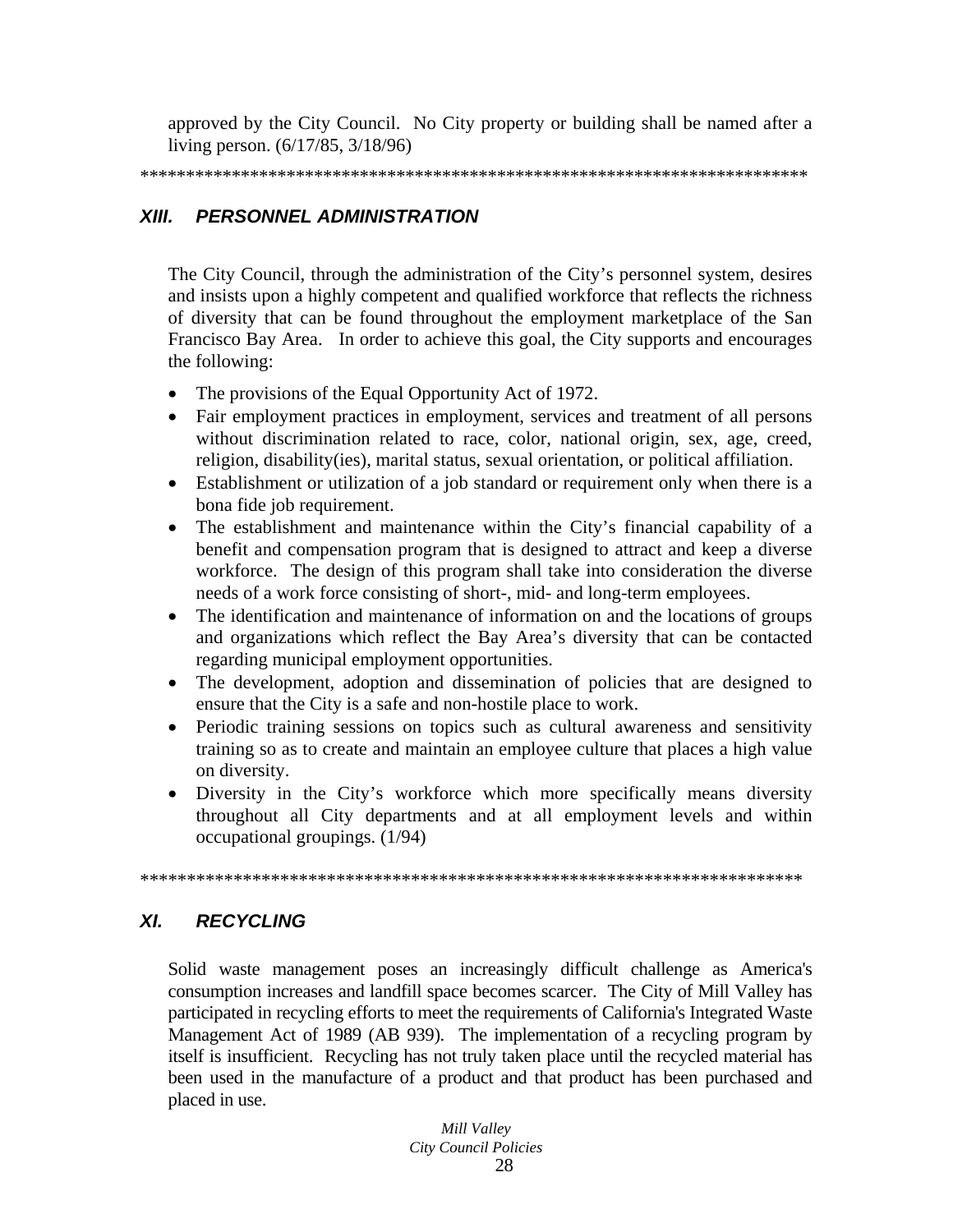State and local government purchases account for 13% of the gross national product. Therefore, government purchasing can have a direct and meaningful influence on the marketplace.

It is the intent of the City Council that the City of Mill Valley take a leadership role in the recycling of its waste products, conservation of materials and in the purchase of recycled products for the use and delivery of City services.

### Return of waste products to the recycle stream

Whenever possible, all City employees and departments shall return recyclable waste products to the recycling industry. Examples of recyclable waste materials may include:

- Recyclable paper (stationery, computer paper, cardboard, etc.)
- Used motor oil and solvents
- Tires and batteries
- Glass and plastic
- All metals

### Conservation of materials

When practical, all City employees and departments shall conserve materials in order to reduce the amount of resultant waste materials. Examples of conservation may include:

- Printing on both sides of office paper
- Using the back side of "used" office paper for "scratch" paper
- Using reclaimed wastewater
- Using chipped yard wastes for ground cover
- Analyzing engine oil to extend life
- Filtering and reclaiming solvents
- Plan for the use of all purchased paints nothing leftover

# Purchase of products containing recycled materials

It is the policy of the City of Mill Valley to purchase products and materials containing recycled waste materials whenever feasible except when such use negatively impacts health, safety or operational efficiency.

- 1. The purchase of products that cannot be recycled or reused is strongly discouraged.
- 2. Recycled paper shall be purchased and used in all copy machines that will accept it and shall be used for all printing purposes when possible. All City departments shall use recycled paper for letterhead, envelopes and business cards. When feasible, a recycled paper logo or the statement "printed on recycled paper" shall be shown on recycled paper products. A recycled paper designation shall be printed on all letterhead.